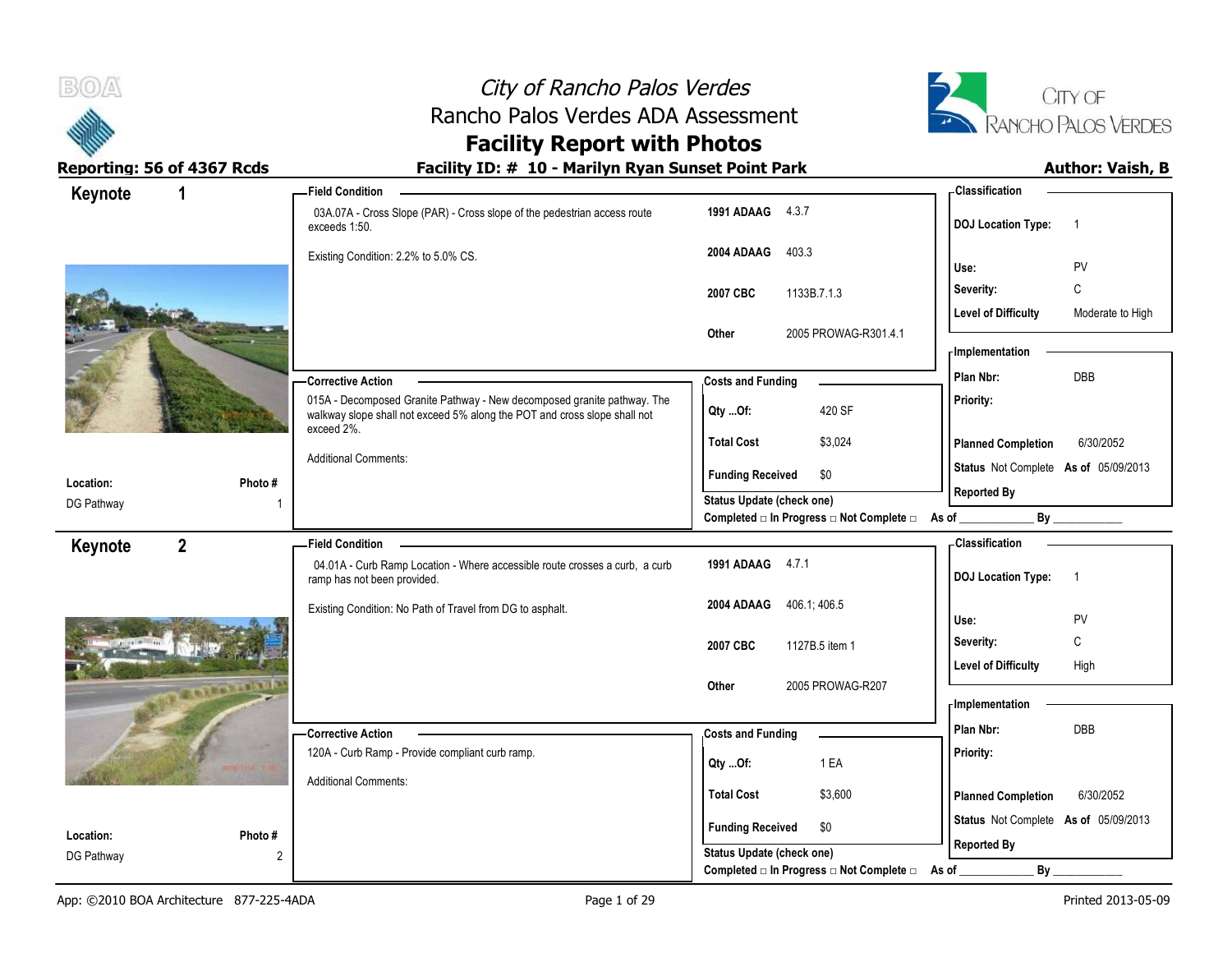



# **Facility Report with Photos**

| Keynote                 | 3       | -Field Condition                                                                                                                                               |                                                             | <b>Classification</b>                          |
|-------------------------|---------|----------------------------------------------------------------------------------------------------------------------------------------------------------------|-------------------------------------------------------------|------------------------------------------------|
|                         |         | 03A.03 - Surface (PAR) - Accessible route surfaces are not stable, firm, and slip-<br>resistant.                                                               | 1991 ADAAG 4.5.1                                            | <b>DOJ</b> Location Type:                      |
|                         |         | Existing Condition: Uneven surface at decomposed granite path due to grass on<br>path.                                                                         | 302.1; Advisory 302.1; 403.2<br>2004 ADAAG                  | PV<br>Use:                                     |
|                         |         |                                                                                                                                                                | 1124B.1<br>2007 CBC                                         | $\mathtt{C}$<br>Severity:                      |
|                         |         |                                                                                                                                                                | Other<br>2005 PROWAG-R301.5                                 | <b>Level of Difficulty</b><br>Moderate         |
|                         |         |                                                                                                                                                                |                                                             | - Implementation                               |
|                         |         | <b>Corrective Action</b>                                                                                                                                       | <b>Costs and Funding</b>                                    | <b>DBB</b><br>Plan Nbr:                        |
|                         |         | 027 - Site Work - Miscellaneous - See Additional Comments                                                                                                      | 1 EA<br>QtyOf:                                              | Priority:                                      |
|                         |         | Additional Comments: Provide maintenance to path.                                                                                                              | \$300<br><b>Total Cost</b>                                  | <b>Planned Completion</b><br>6/30/2052         |
| Location:               | Photo # |                                                                                                                                                                | <b>Funding Received</b><br>\$0                              | Status Not Complete As of 05/09/2013           |
| DG Pathway              | 3       |                                                                                                                                                                | Status Update (check one)                                   | <b>Reported By</b>                             |
|                         |         |                                                                                                                                                                | Completed □ In Progress □ Not Complete □ As of _            | By                                             |
|                         |         |                                                                                                                                                                |                                                             |                                                |
| Keynote                 | 4       | <b>Field Condition</b>                                                                                                                                         |                                                             | - Classification                               |
|                         |         | 30.07E - Outdoor Recreation Access Routes (ORAR) - Passing Space - Where<br>the width of the access route is less than 60", passing spaces measuring 60" x 60" | 1991 ADAAG -                                                | <b>DOJ</b> Location Type:<br>-1                |
|                         |         | are not provided at intervals of 200' maximum.                                                                                                                 | 2004 ADAAG                                                  |                                                |
|                         |         | Existing Condition: 47" wide DG path, provide 2 60" x60" passing spaces.                                                                                       |                                                             | PV<br>Use:                                     |
|                         |         |                                                                                                                                                                | 2007 CBC                                                    | C<br>Severity:                                 |
|                         |         |                                                                                                                                                                | 1999 ADAAG-16.3.6<br>Other                                  | <b>Level of Difficulty</b><br>Moderate to High |
|                         |         |                                                                                                                                                                |                                                             | - Implementation                               |
|                         |         | - Corrective Action                                                                                                                                            | <b>Costs and Funding</b>                                    | Plan Nbr:<br><b>DBB</b>                        |
|                         |         | 015A - Decomposed Granite Pathway - New decomposed granite pathway. The<br>walkway slope shall not exceed 5% along the POT and cross slope shall not           | 50 SF<br>Qty Of:                                            | Priority:                                      |
|                         |         | exceed 2%.                                                                                                                                                     | <b>Total Cost</b><br>\$480                                  | <b>Planned Completion</b><br>6/30/2052         |
|                         |         | <b>Additional Comments:</b>                                                                                                                                    |                                                             | Status Not Complete As of 05/09/2013           |
| Location:<br>DG Pathway | Photo#  |                                                                                                                                                                | <b>Funding Received</b><br>\$0<br>Status Update (check one) | <b>Reported By</b>                             |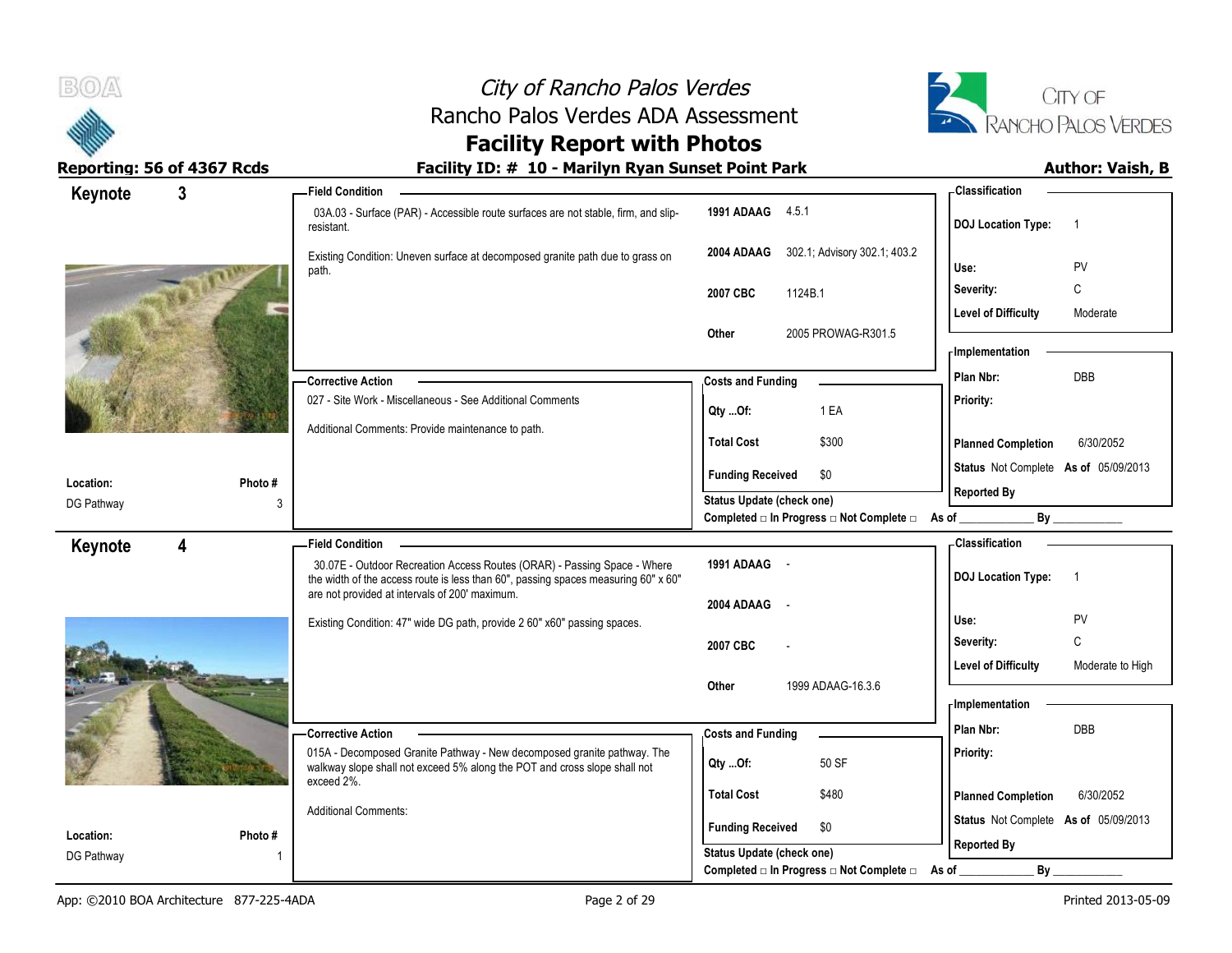

# **Facility Report with Photos**

| Keynote    | $5\phantom{.0}$ | <b>Field Condition</b>                                                                           |                                                  | <b>Classification</b>                       |
|------------|-----------------|--------------------------------------------------------------------------------------------------|--------------------------------------------------|---------------------------------------------|
|            |                 | 30.68 - Other - Parks - See Additional Comments                                                  | 1991 ADAAG -                                     | <b>DOJ</b> Location Type:<br>$\overline{1}$ |
|            |                 | Existing Condition: Provide sign to clarify pedestrian path vs. bike path.                       | 2004 ADAAG -                                     | Use:<br>PV                                  |
|            |                 |                                                                                                  |                                                  | Severity:<br>C                              |
|            |                 |                                                                                                  | 2007 CBC<br>$\overline{a}$                       |                                             |
|            |                 |                                                                                                  |                                                  | <b>Level of Difficulty</b><br>Moderate      |
|            |                 |                                                                                                  | Other                                            | - Implementation                            |
|            |                 | Corrective Action                                                                                | <b>Costs and Funding</b>                         | <b>DBB</b><br>Plan Nbr:                     |
|            |                 | 429 - Signs - Miscellaneous - See Additional Comments                                            | 1 EA<br>Qty Of:                                  | Priority:                                   |
|            |                 | <b>Additional Comments:</b>                                                                      | <b>Total Cost</b><br>\$300                       | 6/30/2052<br><b>Planned Completion</b>      |
|            |                 |                                                                                                  | <b>Funding Received</b><br>\$0                   | Status Not Complete As of 05/09/2013        |
| Location:  | Photo#          |                                                                                                  | Status Update (check one)                        | <b>Reported By</b>                          |
| DG Pathway |                 | 6                                                                                                | Completed □ In Progress □ Not Complete □ As of _ | By                                          |
| Keynote    | $6\phantom{a}$  | <b>Field Condition</b>                                                                           |                                                  | <b>Classification</b>                       |
|            |                 | 04.05 - Width - The width of the curb ramp, not including the flared sides, is less<br>than 48". | 1991 ADAAG 4.7.3                                 | <b>DOJ</b> Location Type:<br>$\overline{1}$ |
|            |                 | Existing Condition: 45" wide. Walkway to DG at 2.6% CS.                                          | 2004 ADAAG 406.1, 405.5                          | PV<br>Use:                                  |
|            |                 |                                                                                                  | 2007 CBC<br>1127B.5 item 2                       | C<br>Severity:                              |
|            |                 |                                                                                                  |                                                  | <b>Level of Difficulty</b><br>High          |
|            |                 |                                                                                                  | Other<br>2005 PROWAG-R303.3.1                    | - Implementation                            |
|            |                 |                                                                                                  |                                                  | Plan Nbr:<br><b>DBB</b>                     |
|            |                 | -Corrective Action<br>120A - Curb Ramp - Provide compliant curb ramp.                            | <b>Costs and Funding</b>                         | Priority:                                   |
|            |                 |                                                                                                  | 1 EA<br>Qty Of:                                  |                                             |
|            |                 | Additional Comments: Retrofit CS near DG and opposite walkway.                                   | <b>Total Cost</b><br>\$4,560                     | 6/30/2052<br><b>Planned Completion</b>      |
| Location:  | Photo#          |                                                                                                  | \$0<br><b>Funding Received</b>                   | Status Not Complete As of 05/09/2013        |
| Curb Ramp  |                 | 6                                                                                                | Status Update (check one)                        | <b>Reported By</b>                          |
|            |                 |                                                                                                  | Completed □ In Progress □ Not Complete □         | As of<br>$By$ <sub>—</sub>                  |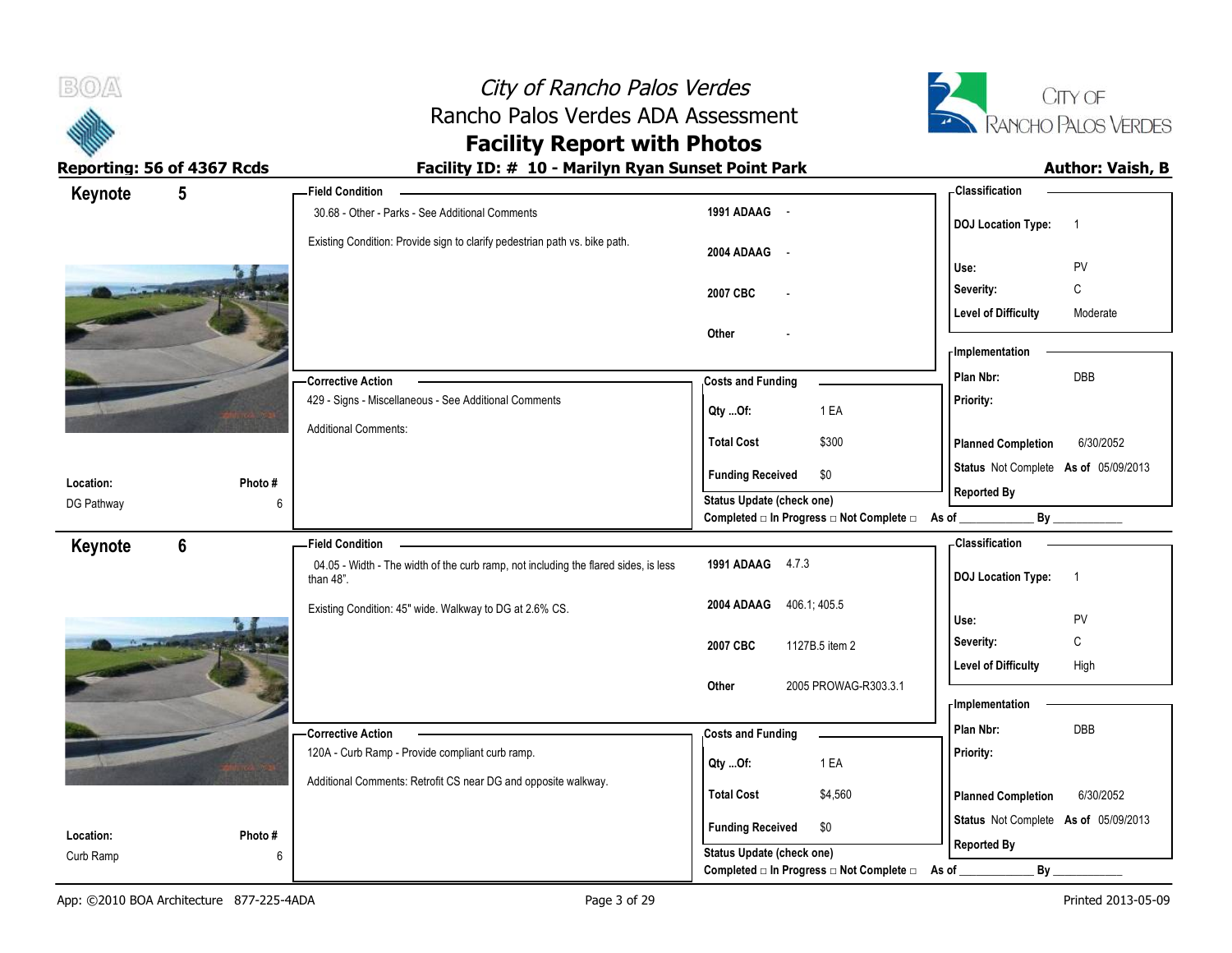



# **Facility Report with Photos**

| Keynote                | $\overline{7}$ | - Field Condition                                                                                                                                             |                                                             | <b>Classification</b>                               |
|------------------------|----------------|---------------------------------------------------------------------------------------------------------------------------------------------------------------|-------------------------------------------------------------|-----------------------------------------------------|
|                        |                | 03A.09 - > 1/4" Changes in Level - Where walkway levels change abruptly, the<br>vertical difference between them exceed 1/4 inch. OR Changes in level between | 1991 ADAAG 4.5.2                                            | <b>DOJ Location Type:</b><br>$\overline{1}$         |
|                        |                | 1/4 inch and 1/2 inch are beveled with a slope greater than 1:2.                                                                                              | 303.2; 303.3<br>2004 ADAAG                                  |                                                     |
|                        |                | Existing Condition: 2" level change from concrete to decomposed granite.                                                                                      |                                                             | <b>PV</b><br>Use:                                   |
|                        |                |                                                                                                                                                               | 2007 CBC<br>1124B.2                                         | C<br>Severity:                                      |
|                        |                |                                                                                                                                                               | 2005 PROWAG-R301.5.2<br>Other                               | <b>Level of Difficulty</b><br>Moderate              |
|                        |                |                                                                                                                                                               |                                                             | - Implementation                                    |
|                        |                | <b>Corrective Action</b>                                                                                                                                      | <b>Costs and Funding</b>                                    | <b>DBB</b><br>Plan Nbr:                             |
|                        |                | 027 - Site Work - Miscellaneous - See Additional Comments                                                                                                     |                                                             | Priority:                                           |
|                        |                | Additional Comments: See Keynote 1 for corrective action.                                                                                                     | 1 EA<br>Qty Of:                                             |                                                     |
|                        |                |                                                                                                                                                               | \$0<br><b>Total Cost</b>                                    | <b>Planned Completion</b><br>6/30/2052              |
|                        |                |                                                                                                                                                               | <b>Funding Received</b><br>\$0                              | Status Not Complete As of 05/09/2013                |
| Location:<br>Curb Ramp | Photo#         |                                                                                                                                                               | Status Update (check one)                                   | <b>Reported By</b>                                  |
|                        |                |                                                                                                                                                               | Completed □ In Progress □ Not Complete □ As of              |                                                     |
|                        |                |                                                                                                                                                               |                                                             |                                                     |
|                        | 8              | <b>Field Condition</b>                                                                                                                                        |                                                             | <b>Classification</b>                               |
| Keynote                |                | 01.13 - Level Surface - The accessible parking spaces and access aisles are not<br>level (slope is greater than 2%).                                          | 1991 ADAAG 4.6.3                                            | <b>DOJ</b> Location Type:<br>$\overline{1}$         |
|                        |                | Existing Condition: 2.8% CS & 2.8% to 4.0% RS.                                                                                                                | 502.4; advisory 502.4<br>2004 ADAAG                         |                                                     |
|                        |                |                                                                                                                                                               |                                                             | <b>PV</b><br>Use:<br>Severity:                      |
|                        |                |                                                                                                                                                               | 2007 CBC<br>1129B.3 items 3 & 4                             | C<br><b>Level of Difficulty</b><br>Moderate to High |
|                        |                |                                                                                                                                                               | Other                                                       |                                                     |
|                        |                |                                                                                                                                                               |                                                             | <b>Implementation</b>                               |
|                        |                | <b>Corrective Action</b>                                                                                                                                      | <b>Costs and Funding</b>                                    | Plan Nbr:<br>DBB                                    |
|                        |                | 194 - Asphalt Paved Parking Stall and Access Aisle - Remove non-compliant<br>pavement and replace with new asphalt paving. The parking space and access       | 1 EA SPACE<br>Qty Of:                                       | Priority:                                           |
|                        |                | aisle slope shall not exceed 2% in any direction.                                                                                                             | <b>Total Cost</b><br>\$4,800                                | <b>Planned Completion</b><br>6/30/2052              |
|                        |                | <b>Additional Comments:</b>                                                                                                                                   |                                                             | Status Not Complete As of 05/09/2013                |
| Location:<br>Parking   | Photo #<br>8   |                                                                                                                                                               | <b>Funding Received</b><br>\$0<br>Status Update (check one) | <b>Reported By</b>                                  |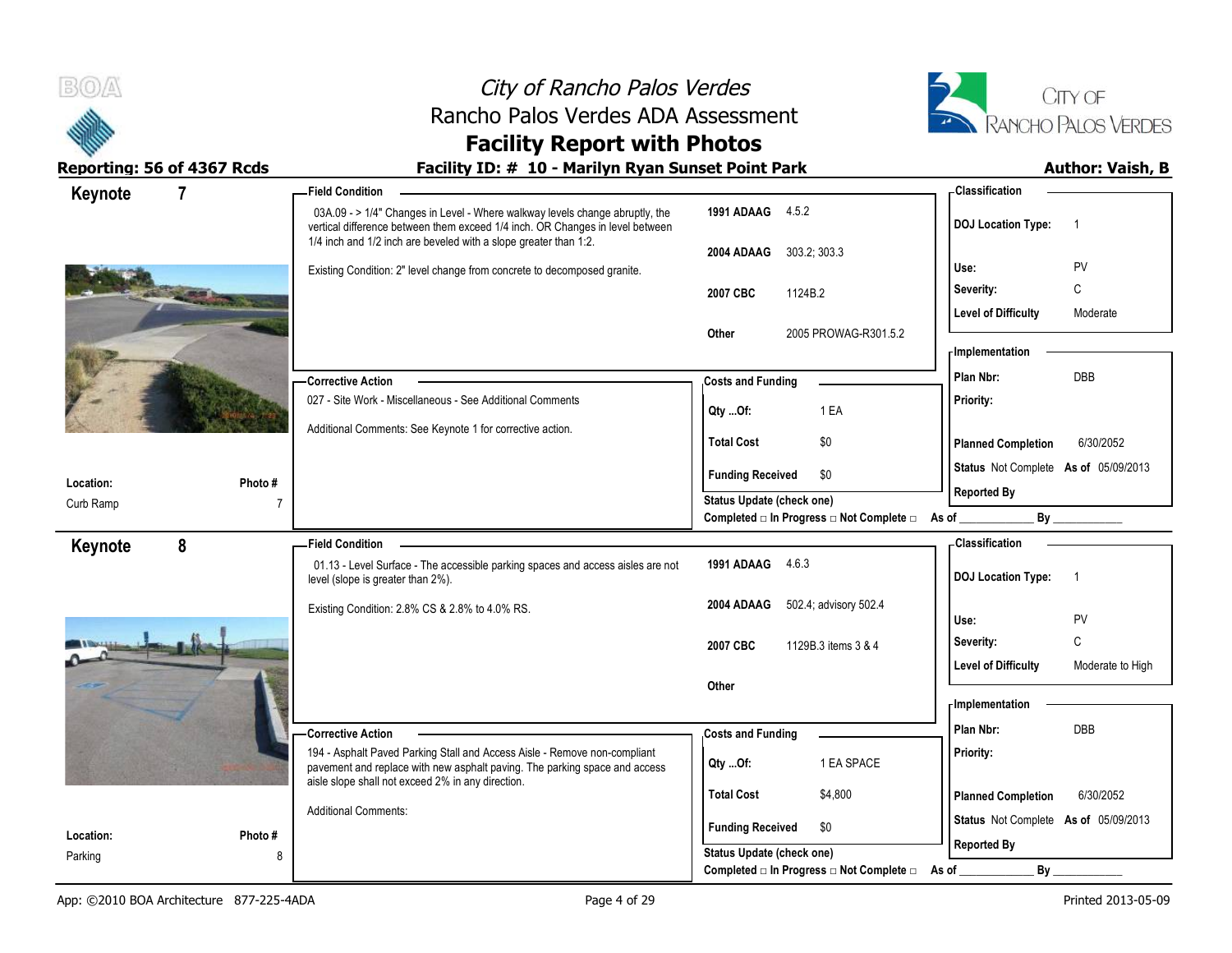



# **Facility Report with Photos**

| 9<br>Keynote  |         | - Field Condition                                                                                                                                                                                                                                              |                                  |                                                | - Classification                     |                 |
|---------------|---------|----------------------------------------------------------------------------------------------------------------------------------------------------------------------------------------------------------------------------------------------------------------|----------------------------------|------------------------------------------------|--------------------------------------|-----------------|
|               |         | 01.15C - Minimum Fine Sign - Accessible parking space has no sign stating<br>"Minimum Fine \$250" below the ISA.                                                                                                                                               | 1991 ADAAG -                     |                                                | <b>DOJ</b> Location Type:            | $\overline{1}$  |
|               |         | <b>Existing Condition:</b>                                                                                                                                                                                                                                     | 2004 ADAAG -                     |                                                | Use:                                 | PV              |
|               |         |                                                                                                                                                                                                                                                                | 2007 CBC<br>1129B.4              |                                                | Severity:                            | C               |
|               |         |                                                                                                                                                                                                                                                                |                                  |                                                | <b>Level of Difficulty</b>           | Low to Moderate |
|               |         |                                                                                                                                                                                                                                                                | Other                            |                                                |                                      |                 |
|               |         |                                                                                                                                                                                                                                                                |                                  |                                                | - Implementation                     |                 |
|               |         | -Corrective Action                                                                                                                                                                                                                                             | <b>Costs and Funding</b>         |                                                | Plan Nbr:                            | DBB             |
|               |         | 394D - Sign - Fine for Unauthorized Parking - Provide sign stating minimum fine for<br>unauthorized parking.                                                                                                                                                   | Qty Of:                          | 1 EA                                           | Priority:                            |                 |
|               |         | <b>Additional Comments:</b>                                                                                                                                                                                                                                    | <b>Total Cost</b>                | \$120                                          | <b>Planned Completion</b>            | 6/30/2052       |
| Location:     | Photo # |                                                                                                                                                                                                                                                                | <b>Funding Received</b>          | \$0                                            | Status Not Complete As of 05/09/2013 |                 |
| Parking       | 9       |                                                                                                                                                                                                                                                                | Status Update (check one)        |                                                | <b>Reported By</b>                   |                 |
|               |         |                                                                                                                                                                                                                                                                |                                  | Completed □ In Progress □ Not Complete □ As of |                                      | By              |
| 10<br>Keynote |         | - Field Condition                                                                                                                                                                                                                                              |                                  |                                                | Classification                       |                 |
|               |         | 01.19A - Lettering - The words "NO PARKING" is not provided in each access<br>aisle, painted in white, 12" high letters.                                                                                                                                       | 1991 ADAAG -                     |                                                | <b>DOJ Location Type:</b>            | $\overline{1}$  |
|               |         | <b>Existing Condition:</b>                                                                                                                                                                                                                                     | 2004 ADAAG -                     |                                                | Use:                                 | PV              |
|               |         |                                                                                                                                                                                                                                                                | 2007 CBC                         | 1129B.3 items 1 & 2                            | Severity:                            | C               |
|               |         |                                                                                                                                                                                                                                                                |                                  |                                                | <b>Level of Difficulty</b>           | Low             |
|               |         |                                                                                                                                                                                                                                                                | Other                            |                                                |                                      |                 |
|               |         |                                                                                                                                                                                                                                                                |                                  |                                                | - Implementation                     |                 |
|               |         | <b>Corrective Action</b>                                                                                                                                                                                                                                       | <b>Costs and Funding</b>         |                                                | Plan Nbr:                            | <b>DBB</b>      |
|               |         | 191 - Accessible Van Parking Stall - Re-stripe parking space with blue traffic paint.<br>Provide an 8' wide access aisle on passenger side of each space. Provide concrete<br>bumpers, located away from aisle. Place ISA at the rear of parking space. Paint- | Qty Of:                          | 1 EA SPACE                                     | Priority:                            |                 |
|               |         | apply the words "NO PARKING" in each access aisle, in white, 12" high letters.                                                                                                                                                                                 | <b>Total Cost</b>                | \$720                                          | <b>Planned Completion</b>            | 6/30/2052       |
|               |         |                                                                                                                                                                                                                                                                |                                  |                                                |                                      |                 |
| Location:     | Photo # | <b>Additional Comments:</b>                                                                                                                                                                                                                                    | <b>Funding Received</b>          | \$0                                            | Status Not Complete As of 05/09/2013 |                 |
| Parking       | 8       |                                                                                                                                                                                                                                                                | <b>Status Update (check one)</b> | Completed □ In Progress □ Not Complete □ As of | <b>Reported By</b><br>$By_$          |                 |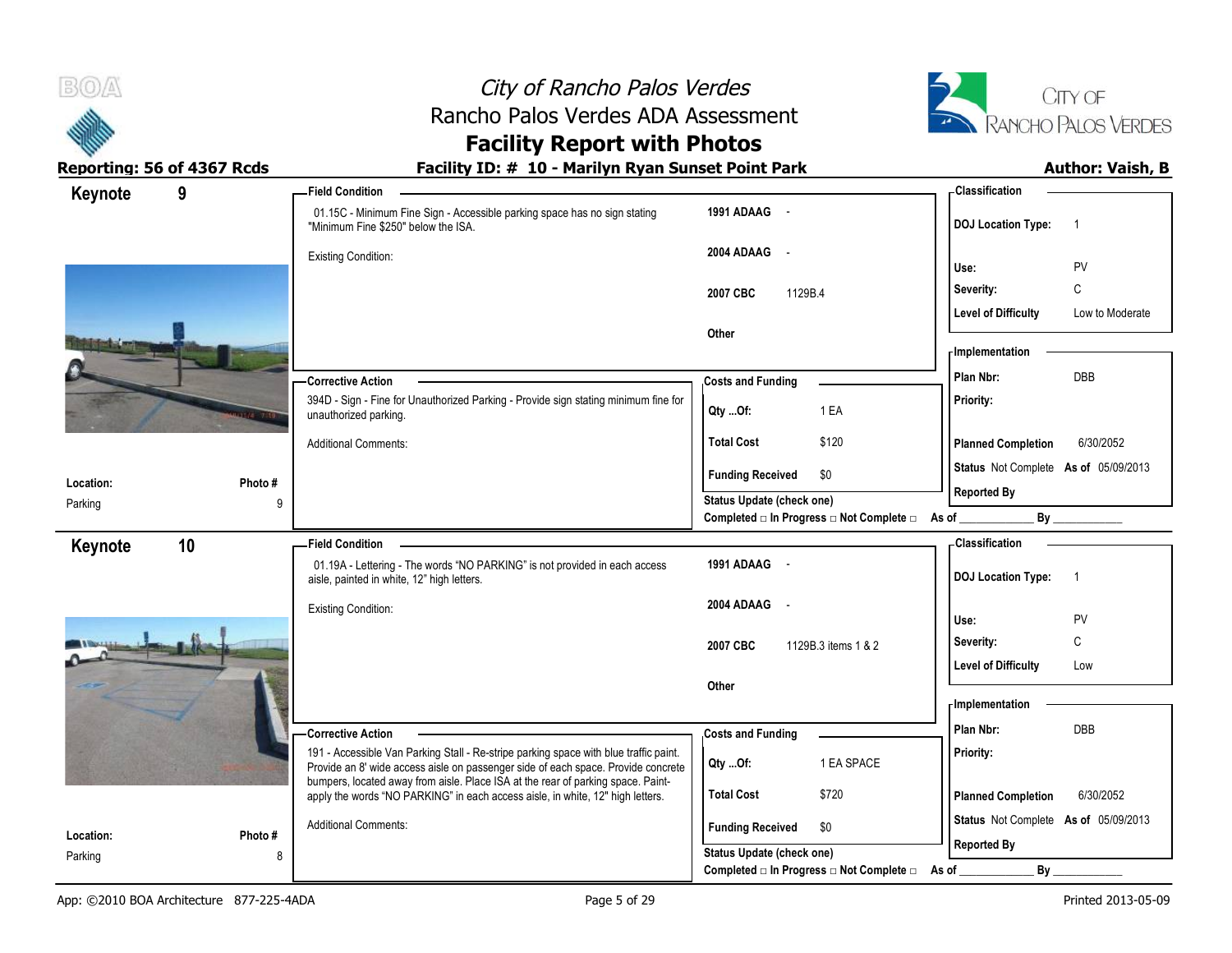



# **Facility Report with Photos**

| Keynote   | 11     | <b>Field Condition</b>                                                                                                                                                                                        |                                                                 | <b>Classification</b>                                                                                                                                                                                                          |
|-----------|--------|---------------------------------------------------------------------------------------------------------------------------------------------------------------------------------------------------------------|-----------------------------------------------------------------|--------------------------------------------------------------------------------------------------------------------------------------------------------------------------------------------------------------------------------|
|           |        | 01.19B - Tow-away Sign - A California tow-away sign is not posted in a<br>conspicuous place at each entrance to off-street parking lot, or immediately<br>adjacent to and visible from each accessible stall. | 1991 ADAAG -                                                    | <b>DOJ Location Type:</b><br>$\overline{1}$                                                                                                                                                                                    |
|           |        |                                                                                                                                                                                                               | 2004 ADAAG -                                                    |                                                                                                                                                                                                                                |
|           |        | <b>Existing Condition:</b>                                                                                                                                                                                    |                                                                 | PV<br>Use:                                                                                                                                                                                                                     |
|           |        |                                                                                                                                                                                                               | 1129B.4<br>2007 CBC                                             | C<br>Severity:                                                                                                                                                                                                                 |
|           |        |                                                                                                                                                                                                               |                                                                 | <b>Level of Difficulty</b><br>Moderate                                                                                                                                                                                         |
|           |        |                                                                                                                                                                                                               | Other                                                           | - Implementation                                                                                                                                                                                                               |
|           |        | <b>Corrective Action</b>                                                                                                                                                                                      | <b>Costs and Funding</b>                                        | DBB<br>Plan Nbr:                                                                                                                                                                                                               |
|           |        | 392 - Tow-away Sign - Provide pole-mounted California tow-away sign at a height<br>of 80" above finish grade to bottom of sign.                                                                               | 1 EA<br>Qty Of:                                                 | Priority:                                                                                                                                                                                                                      |
|           |        | <b>Additional Comments:</b>                                                                                                                                                                                   | <b>Total Cost</b><br>\$600                                      | 6/30/2052<br><b>Planned Completion</b>                                                                                                                                                                                         |
|           |        |                                                                                                                                                                                                               | <b>Funding Received</b><br>\$0                                  | Status Not Complete As of 05/09/2013                                                                                                                                                                                           |
| Location: | Photo# |                                                                                                                                                                                                               | <b>Status Update (check one)</b>                                | <b>Reported By</b>                                                                                                                                                                                                             |
| Parking   | 8      |                                                                                                                                                                                                               | Completed $\Box$ In Progress $\Box$ Not Complete $\Box$ As of _ | By the contract of the contract of the contract of the contract of the contract of the contract of the contract of the contract of the contract of the contract of the contract of the contract of the contract of the contrac |
| Keynote   | 12     | <b>Field Condition</b>                                                                                                                                                                                        |                                                                 | - Classification                                                                                                                                                                                                               |
|           |        | 04.02 - Slope - Slope of the curb ramp exceeds 8.33% (or the least possible<br>compliant slope).                                                                                                              | 1991 ADAAG 4.7.2, 4.8.2                                         | <b>DOJ Location Type:</b><br>$\overline{1}$                                                                                                                                                                                    |
|           |        | Existing Condition: 9.3% RS.                                                                                                                                                                                  | 405.2; Advisory 405.2<br>2004 ADAAG                             |                                                                                                                                                                                                                                |
|           |        |                                                                                                                                                                                                               |                                                                 | PV<br>Use:                                                                                                                                                                                                                     |
|           |        |                                                                                                                                                                                                               | 2007 CBC<br>1127B.5 item 3                                      | C<br>Severity:                                                                                                                                                                                                                 |
|           |        |                                                                                                                                                                                                               |                                                                 | <b>Level of Difficulty</b><br>High                                                                                                                                                                                             |
|           |        |                                                                                                                                                                                                               | 2005 PROWAG-R303.2.1.1;<br>Other<br>R303.2.2.1                  | - Implementation                                                                                                                                                                                                               |
|           |        | - Corrective Action                                                                                                                                                                                           | <b>Costs and Funding</b>                                        | Plan Nbr:<br><b>DBB</b>                                                                                                                                                                                                        |
|           |        | 120A - Curb Ramp - Provide compliant curb ramp.                                                                                                                                                               |                                                                 | Priority:                                                                                                                                                                                                                      |
|           |        |                                                                                                                                                                                                               | 1 EA<br>Qty Of:                                                 |                                                                                                                                                                                                                                |
|           |        | <b>Additional Comments:</b>                                                                                                                                                                                   | <b>Total Cost</b><br>\$3,600                                    | 6/30/2052<br><b>Planned Completion</b>                                                                                                                                                                                         |
| Location: | Photo# |                                                                                                                                                                                                               | <b>Funding Received</b><br>\$0                                  | Status Not Complete As of 05/09/2013                                                                                                                                                                                           |
| Parking   | 12     |                                                                                                                                                                                                               | Status Update (check one)                                       | <b>Reported By</b>                                                                                                                                                                                                             |
|           |        |                                                                                                                                                                                                               | Completed □ In Progress □ Not Complete □                        | By<br>As of                                                                                                                                                                                                                    |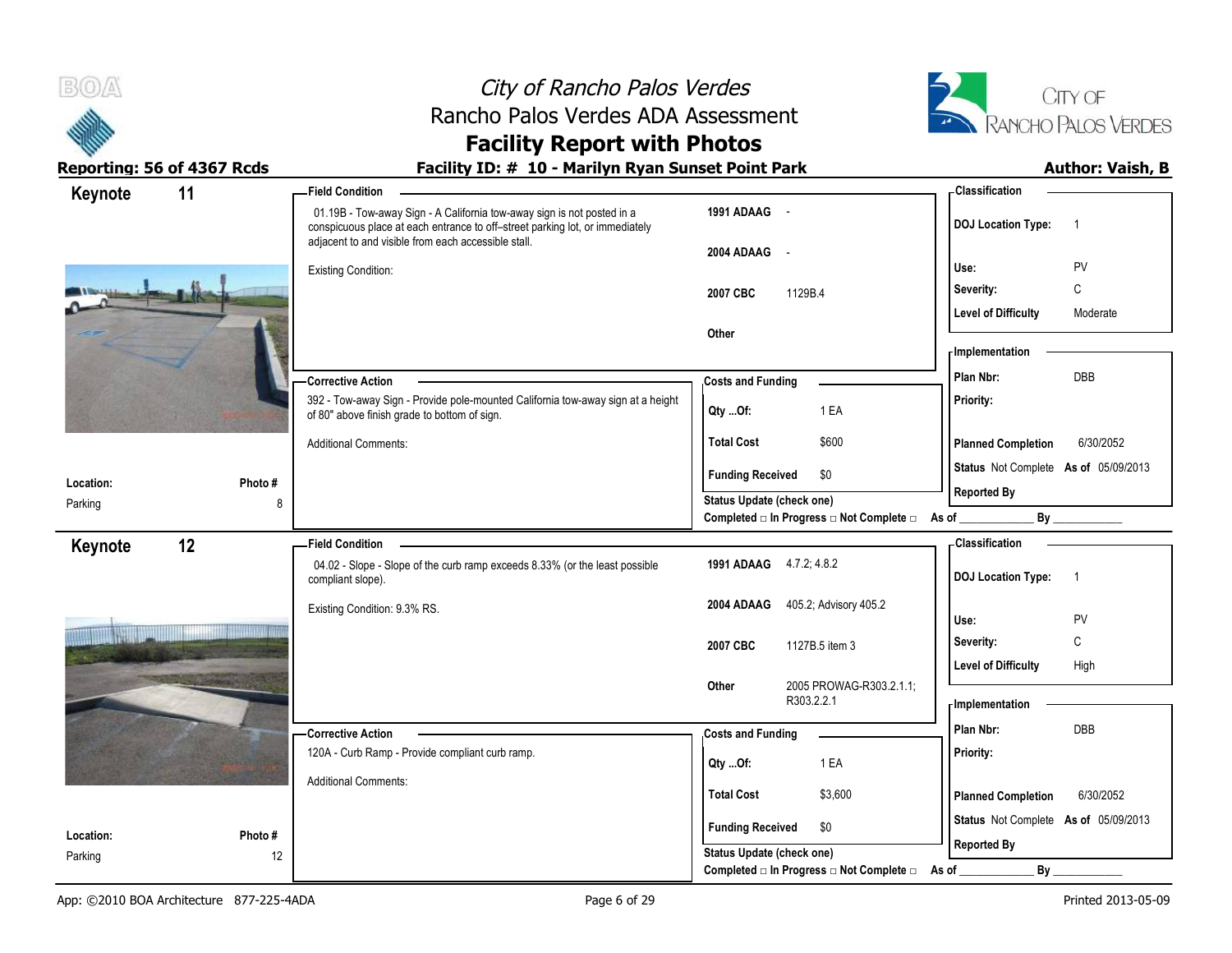



# **Facility Report with Photos**

| Keynote              | 13            | <b>Field Condition</b>                                                                                                                                      |                                                                    | <b>Classification</b>                          |
|----------------------|---------------|-------------------------------------------------------------------------------------------------------------------------------------------------------------|--------------------------------------------------------------------|------------------------------------------------|
|                      |               | 04.10 - Detectable Warning Requirement - Regardless of slope, the curb ramp<br>does not have a detectable warning.                                          | 1991 ADAAG 4.7.7; 4.29.2                                           | <b>DOJ</b> Location Type:<br>$\overline{1}$    |
|                      |               | <b>Existing Condition:</b>                                                                                                                                  | 705.1; Fig. 705.1<br>2004 ADAAG                                    |                                                |
|                      |               |                                                                                                                                                             |                                                                    | PV<br>Use:                                     |
|                      |               |                                                                                                                                                             | 2007 CBC<br>1127B.5 item 7                                         | A<br>Severity:                                 |
|                      |               |                                                                                                                                                             | 2005 PROWAG-R303.3.2<br>Other                                      | <b>Level of Difficulty</b><br>Moderate to High |
|                      |               |                                                                                                                                                             |                                                                    | <b>Implementation</b>                          |
|                      |               | <b>Corrective Action</b>                                                                                                                                    | <b>Costs and Funding</b>                                           | <b>DBB</b><br>Plan Nbr:                        |
|                      |               | 122A - Detectable Warnings - Provide detectable warning surface (i.e. in-line                                                                               |                                                                    | Priority:                                      |
|                      |               | truncated domes) extending the full width and lengthof the curb ramp, excluding<br>the flares.                                                              | 12 SF<br>Qty Of:                                                   |                                                |
|                      |               |                                                                                                                                                             | <b>Total Cost</b><br>\$432                                         | <b>Planned Completion</b><br>6/30/2017         |
|                      |               | <b>Additional Comments:</b>                                                                                                                                 | <b>Funding Received</b><br>\$0                                     | Status Not Complete As of 05/09/2013           |
| Location:<br>Parking | Photo #<br>12 |                                                                                                                                                             | Status Update (check one)                                          | <b>Reported By</b>                             |
|                      |               |                                                                                                                                                             | Completed □ In Progress □ Not Complete □ As of                     | By                                             |
| Keynote              | 14            | <b>Field Condition</b>                                                                                                                                      |                                                                    | <b>Classification</b>                          |
|                      |               | 03B.09 - Cross Slope - Cross slope of the accessible route of travel exceeds 1:50.                                                                          | 1991 ADAAG 4.3.7                                                   | <b>DOJ</b> Location Type:<br>$\overline{1}$    |
|                      |               | Existing Condition: 2.6% to 3.1% CS.                                                                                                                        |                                                                    |                                                |
|                      |               |                                                                                                                                                             | 403.3<br>2004 ADAAG                                                |                                                |
|                      |               |                                                                                                                                                             |                                                                    | PV<br>Use:                                     |
|                      |               |                                                                                                                                                             | 1133B.7.1.3<br>2007 CBC                                            | C<br>Severity:                                 |
|                      |               |                                                                                                                                                             |                                                                    | <b>Level of Difficulty</b><br>High             |
|                      |               |                                                                                                                                                             | Other                                                              |                                                |
|                      |               |                                                                                                                                                             |                                                                    | - Implementation                               |
|                      |               | -Corrective Action                                                                                                                                          | <b>Costs and Funding</b>                                           | Plan Nbr:<br>DBB                               |
|                      |               | 006 - Concrete Walk - Remove non-compliant pavement and replace with new<br>concrete (area as shown on the drawings). The walkway slope shall not exceed 5% | 400 SF<br>Qty Of:                                                  | Priority:                                      |
|                      |               | along the POT and cross slope shall not exceed 2%.                                                                                                          | <b>Total Cost</b><br>\$7,680                                       | <b>Planned Completion</b><br>6/30/2052         |
|                      |               | <b>Additional Comments:</b>                                                                                                                                 |                                                                    | Status Not Complete As of 05/09/2013           |
| Location:<br>Walkway | Photo #<br>14 |                                                                                                                                                             | <b>Funding Received</b><br>\$0<br><b>Status Update (check one)</b> | <b>Reported By</b>                             |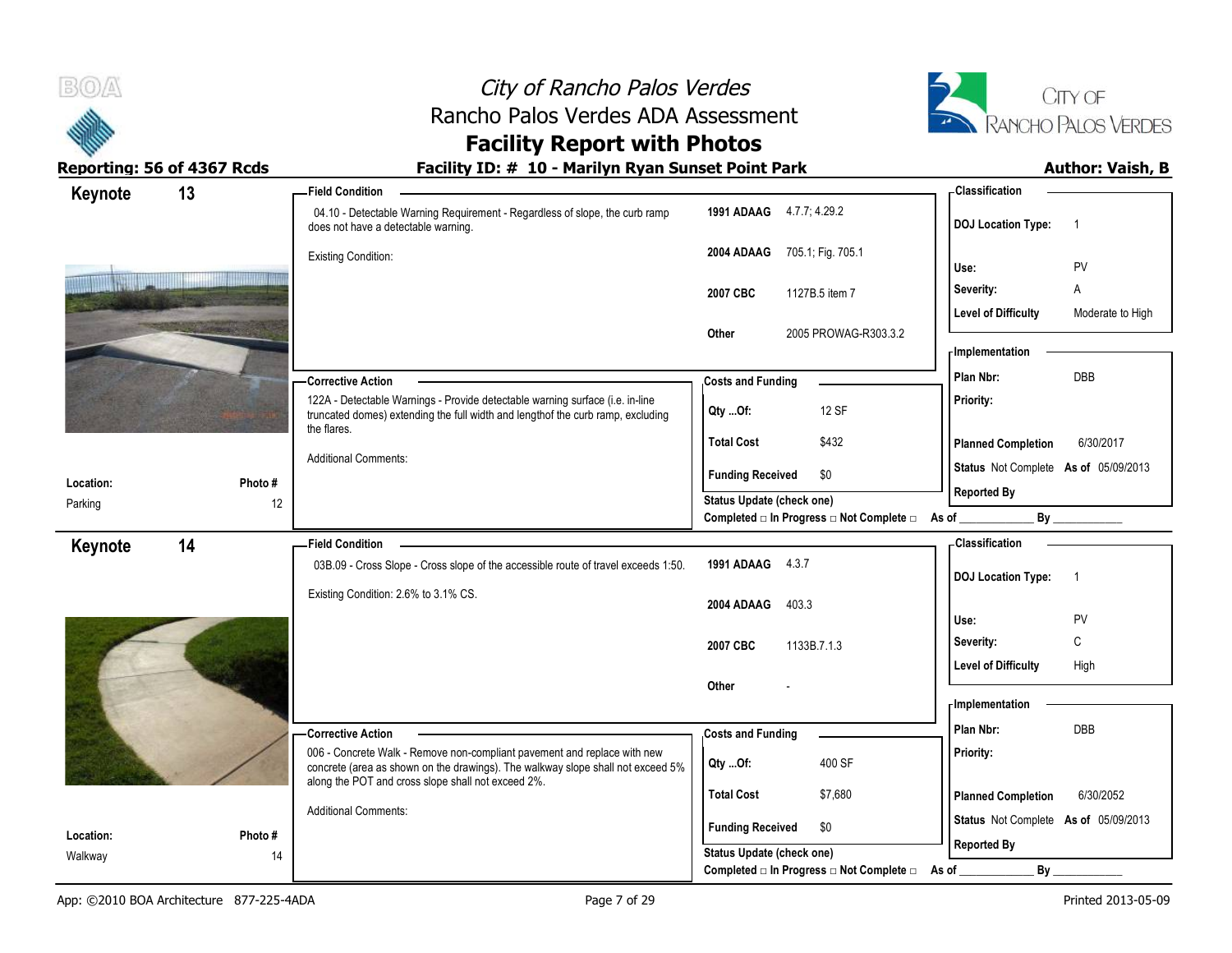| B(0)<br>Reporting: 56 of 4367 Rcds | City of Rancho Palos Verdes<br>Rancho Palos Verdes ADA Assessment<br><b>Facility Report with Photos</b><br>Facility ID: # 10 - Marilyn Ryan Sunset Point Park                           |                                                                                                            |                                                                   | CITY OF<br>RANCHO PALOS VERDES<br><b>Author: Vaish, B</b> |
|------------------------------------|-----------------------------------------------------------------------------------------------------------------------------------------------------------------------------------------|------------------------------------------------------------------------------------------------------------|-------------------------------------------------------------------|-----------------------------------------------------------|
|                                    | <b>Field Condition</b>                                                                                                                                                                  |                                                                                                            | <b>Classification</b>                                             |                                                           |
| 15<br>Keynote                      | 03B.10 - Running Slope - Slope of the accessible route of travel exceeds 1:20.<br>Existing Condition: 5.1% RS.                                                                          | 1991 ADAAG 4.3.7<br>2004 ADAAG 403.3                                                                       | <b>DOJ Location Type:</b><br>Use:                                 | $\overline{\phantom{0}}$<br>PV                            |
|                                    |                                                                                                                                                                                         | 2007 CBC<br>1133B.7.3                                                                                      | Severity:<br>Level of Difficulty                                  | $\mathsf{C}$<br>Moderate                                  |
|                                    | - Corrective Action                                                                                                                                                                     | Other                                                                                                      | - Implementation<br>Plan Nbr:                                     | DBB                                                       |
|                                    | 027 - Site Work - Miscellaneous - See Additional Comments<br>Additional Comments: See Keynote 14 for corrective action.                                                                 | <b>Costs and Funding</b><br>1 EA<br>Qty Of:                                                                | Priority:                                                         |                                                           |
|                                    |                                                                                                                                                                                         | \$0<br><b>Total Cost</b><br><b>Funding Received</b><br>\$0                                                 | <b>Planned Completion</b><br>Status Not Complete As of 05/09/2013 | 6/30/2052                                                 |
| Location:<br>Walkway               | Photo #<br>14                                                                                                                                                                           | <b>Status Update (check one)</b><br>Completed $\square$ In Progress $\square$ Not Complete $\square$ As of | <b>Reported By</b><br>$By_$                                       |                                                           |
| 16<br>Keynote                      | <b>Field Condition</b><br>03B.09 - Cross Slope - Cross slope of the accessible route of travel exceeds 1:50.<br>Existing Condition: 2.3% to 3.2% CS at various locations.               | 1991 ADAAG 4.3.7                                                                                           | <b>Classification</b><br><b>DOJ Location Type:</b>                | $\overline{\phantom{1}}$                                  |
|                                    |                                                                                                                                                                                         | 2004 ADAAG<br>403.3<br>2007 CBC<br>1133B.7.1.3                                                             | Use:<br>Severity:                                                 | PV<br>C                                                   |
|                                    |                                                                                                                                                                                         | Other                                                                                                      | <b>Level of Difficulty</b><br><b>Implementation</b>               | High                                                      |
|                                    | <b>Corrective Action</b><br>006 - Concrete Walk - Remove non-compliant pavement and replace with new<br>concrete (area as shown on the drawings). The walkway slope shall not exceed 5% | <b>Costs and Funding</b><br>1000 SF<br>Qty Of:                                                             | Plan Nbr:<br>Priority:                                            | DBB                                                       |
|                                    | along the POT and cross slope shall not exceed 2%.<br><b>Additional Comments:</b>                                                                                                       | <b>Total Cost</b><br>\$19,200<br><b>Funding Received</b><br>\$0                                            | <b>Planned Completion</b><br>Status Not Complete As of 05/09/2013 | 6/30/2052                                                 |
| Location:<br>Walkway               | Photo #<br>16                                                                                                                                                                           | <b>Status Update (check one)</b><br>Completed $\Box$ In Progress $\Box$ Not Complete $\Box$ As of          | <b>Reported By</b><br>By                                          |                                                           |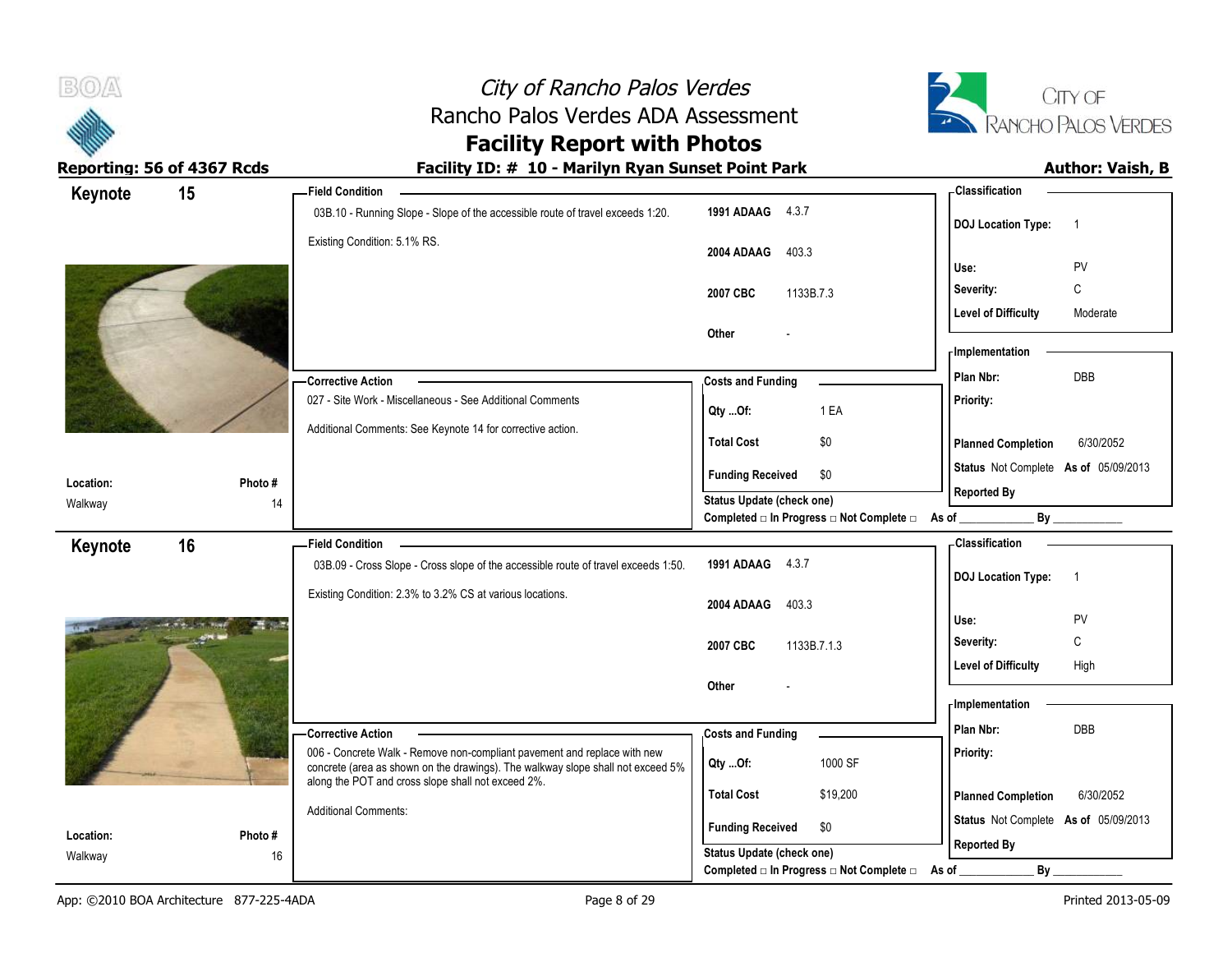| B(0)                       |         | City of Rancho Palos Verdes                                                      |                                                                        |                                      | CITY OF                 |
|----------------------------|---------|----------------------------------------------------------------------------------|------------------------------------------------------------------------|--------------------------------------|-------------------------|
|                            |         | Rancho Palos Verdes ADA Assessment<br><b>Facility Report with Photos</b>         |                                                                        |                                      | RANCHO PALOS VERDES     |
| Reporting: 56 of 4367 Rcds |         | Facility ID: # 10 - Marilyn Ryan Sunset Point Park                               |                                                                        |                                      | <b>Author: Vaish, B</b> |
| Keynote                    | 17      | <b>Field Condition</b>                                                           |                                                                        | <b>Classification</b>                |                         |
|                            |         | 03B.10 - Running Slope - Slope of the accessible route of travel exceeds 1:20.   | 1991 ADAAG 4.3.7                                                       | <b>DOJ Location Type:</b>            | $\overline{1}$          |
|                            |         | Existing Condition: 5.3% to 7.9% RS at various locations.                        | 403.3<br>2004 ADAAG                                                    |                                      |                         |
|                            |         |                                                                                  |                                                                        | Use:                                 | PV                      |
|                            |         |                                                                                  | 2007 CBC<br>1133B.7.3                                                  | Severity:                            | C                       |
|                            |         |                                                                                  | Other                                                                  | <b>Level of Difficulty</b>           | Moderate                |
|                            |         |                                                                                  |                                                                        | Implementation                       |                         |
|                            |         | -Corrective Action                                                               | <b>Costs and Funding</b>                                               | Plan Nbr:                            | DBB                     |
|                            |         | 027 - Site Work - Miscellaneous - See Additional Comments                        |                                                                        | <b>Priority:</b>                     |                         |
|                            |         | Additional Comments: See Keynote 16 for corrective action.                       | Qty Of:<br>1 EA                                                        |                                      |                         |
|                            |         |                                                                                  | \$0<br><b>Total Cost</b>                                               | <b>Planned Completion</b>            | 6/30/2052               |
| Location:                  | Photo#  |                                                                                  | <b>Funding Received</b><br>\$0                                         | Status Not Complete As of 05/09/2013 |                         |
| Walkway                    | 16      |                                                                                  | Status Update (check one)                                              | <b>Reported By</b>                   |                         |
|                            |         |                                                                                  | Completed $\square$ In Progress $\square$ Not Complete $\square$ As of | $By_$                                |                         |
| Keynote                    | 18      | <b>Field Condition</b>                                                           |                                                                        | Classification                       |                         |
|                            |         | 03B.22 - Other - On-Site Accessible Path of Travel - See Additional Comments     | 1991 ADAAG -                                                           | DOJ Location Type: 1                 |                         |
|                            |         | Existing Condition: 2.2% to 4.7% slope.                                          | 2004 ADAAG<br>$\sim$                                                   |                                      |                         |
|                            |         |                                                                                  |                                                                        | Use:                                 | PV                      |
|                            |         |                                                                                  | 2007 CBC                                                               | Severity:                            | C                       |
|                            |         |                                                                                  |                                                                        | Level of Difficulty                  | High                    |
|                            |         |                                                                                  | Other                                                                  | Implementation                       |                         |
|                            |         |                                                                                  |                                                                        | Plan Nbr:                            | DBB                     |
|                            |         | - Corrective Action<br>027 - Site Work - Miscellaneous - See Additional Comments | <b>Costs and Funding</b>                                               | Priority:                            |                         |
|                            |         |                                                                                  | 1 EA<br>Qty Of:                                                        |                                      |                         |
|                            |         | Additional Comments: See Keynote 16 for corrective action.                       | <b>Total Cost</b><br>\$0                                               | <b>Planned Completion</b>            | 6/30/2052               |
| Location:                  | Photo # |                                                                                  | <b>Funding Received</b><br>\$0                                         | Status Not Complete As of 05/09/2013 |                         |
| Walkway                    | 18      |                                                                                  | Status Update (check one)                                              | <b>Reported By</b>                   |                         |
|                            |         |                                                                                  | Completed □ In Progress □ Not Complete □ As of                         | Bv                                   |                         |

÷.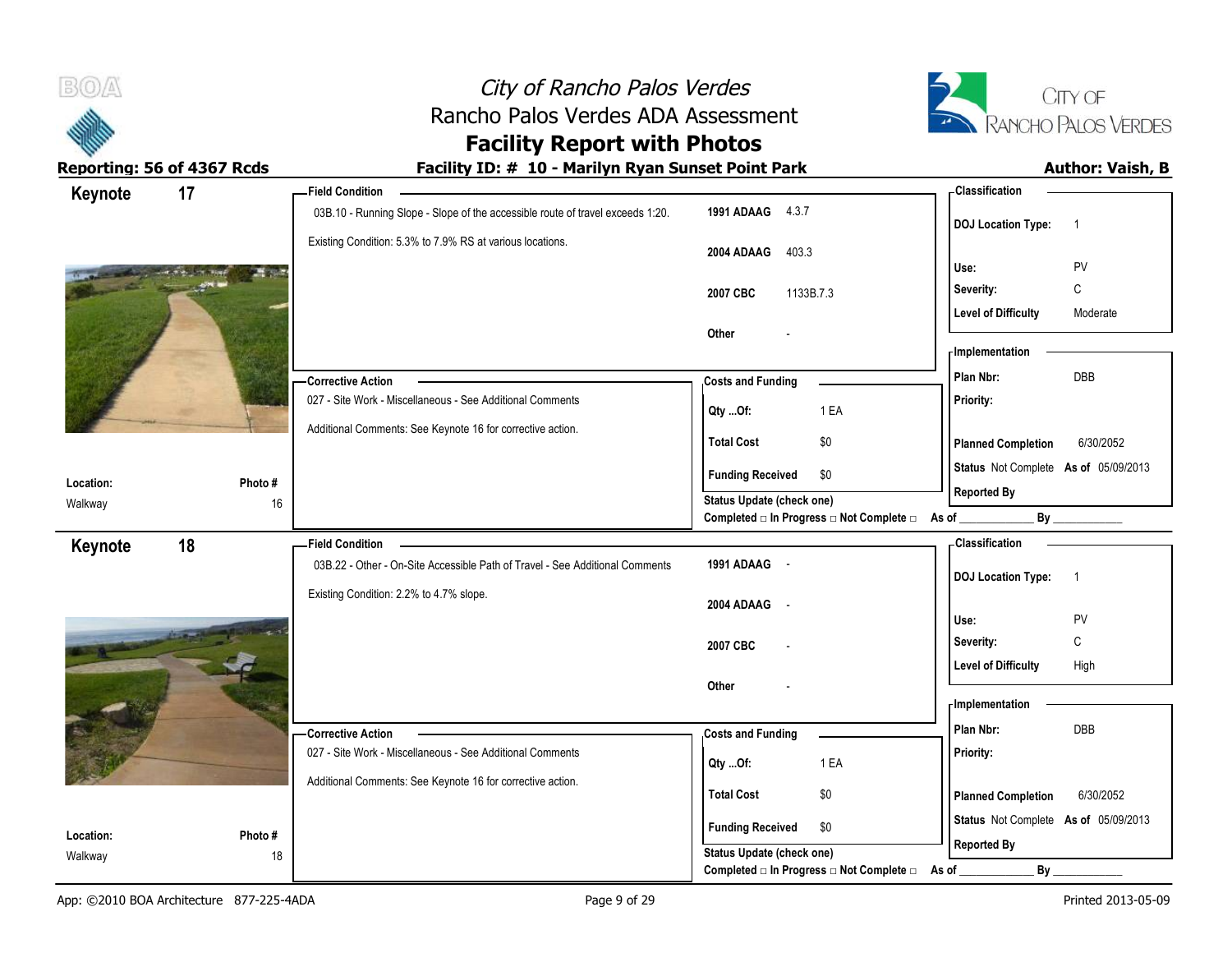



# **Facility Report with Photos**

| Keynote                   | 19           | -Field Condition                                                                                                          |                                                                 | - Classification                            |
|---------------------------|--------------|---------------------------------------------------------------------------------------------------------------------------|-----------------------------------------------------------------|---------------------------------------------|
|                           |              | 30.34B - Picnic Table - Knee Space Width - Picnic table does not provide at least<br>30" wide accessible knee clearance.  | 1991 ADAAG 4.32.3                                               | <b>DOJ Location Type:</b><br>$\overline{1}$ |
|                           |              | Existing Condition: 27" clear width space.                                                                                | 305, 306<br>2004 ADAAG                                          | PV<br>Use:                                  |
|                           |              |                                                                                                                           |                                                                 | $\mathbb C$<br>Severity:                    |
|                           |              |                                                                                                                           | 1122B.3<br>2007 CBC                                             | <b>Level of Difficulty</b><br>Moderate      |
|                           |              |                                                                                                                           | 1999 ADAAG-16.5.4<br>Other                                      |                                             |
|                           |              |                                                                                                                           |                                                                 | - Implementation                            |
|                           |              | - Corrective Action                                                                                                       | <b>Costs and Funding</b>                                        | DBB<br>Plan Nbr:                            |
|                           |              | 019C - Accessible Picnic Table - Provide an accessible picnic table with integrated                                       |                                                                 | Priority:                                   |
|                           |              | wheelchair seating.                                                                                                       | 1 EA<br>Qty Of:                                                 |                                             |
|                           |              | <b>Additional Comments:</b>                                                                                               | \$7,200<br><b>Total Cost</b>                                    | 6/30/2052<br><b>Planned Completion</b>      |
|                           |              |                                                                                                                           | <b>Funding Received</b><br>\$0                                  | Status Not Complete As of 05/09/2013        |
| Location:<br>Picnic Table | Photo#<br>19 |                                                                                                                           | <b>Status Update (check one)</b>                                | <b>Reported By</b>                          |
|                           |              |                                                                                                                           | Completed $\Box$ In Progress $\Box$ Not Complete $\Box$ As of _ | $By$ <sub>____</sub>                        |
| Keynote                   | 20           | Field Condition -                                                                                                         |                                                                 | - Classification                            |
|                           |              | 30.32 - 36" Aisle Width Standard - Around the picnic table, there is less than 36"<br>clear space measured from the seat. | 1991 ADAAG -                                                    | <b>DOJ Location Type:</b><br>$\overline{1}$ |
|                           |              | Existing Condition: 20 1/2" to 38 1/2".                                                                                   | 2004 ADAAG -                                                    | Use:<br>PV                                  |
|                           |              |                                                                                                                           |                                                                 | C                                           |
|                           |              |                                                                                                                           | 2007 CBC<br>$\overline{a}$                                      | Severity:                                   |
|                           |              |                                                                                                                           | 1999 ADAAG-16.5.5<br>Other                                      | <b>Level of Difficulty</b><br>High          |
|                           |              |                                                                                                                           |                                                                 | - Implementation                            |
|                           |              | - Corrective Action                                                                                                       | <b>Costs and Funding</b>                                        | Plan Nbr:<br>DBB                            |
|                           |              | 027 - Site Work - Miscellaneous - See Additional Comments                                                                 |                                                                 | Priority:                                   |
|                           |              | Additional Comments: See Keynote 21 for corrective action.                                                                | 1 EA<br>Qty Of:                                                 |                                             |
|                           |              |                                                                                                                           | <b>Total Cost</b><br>\$0                                        | <b>Planned Completion</b><br>6/30/2052      |
| Location:                 | Photo #      |                                                                                                                           | <b>Funding Received</b><br>\$0                                  | Status Not Complete As of 05/09/2013        |
| Picnic Table              | 19           |                                                                                                                           | <b>Status Update (check one)</b>                                | <b>Reported By</b>                          |
|                           |              |                                                                                                                           | Completed □ In Progress □ Not Complete □                        | By<br>As of                                 |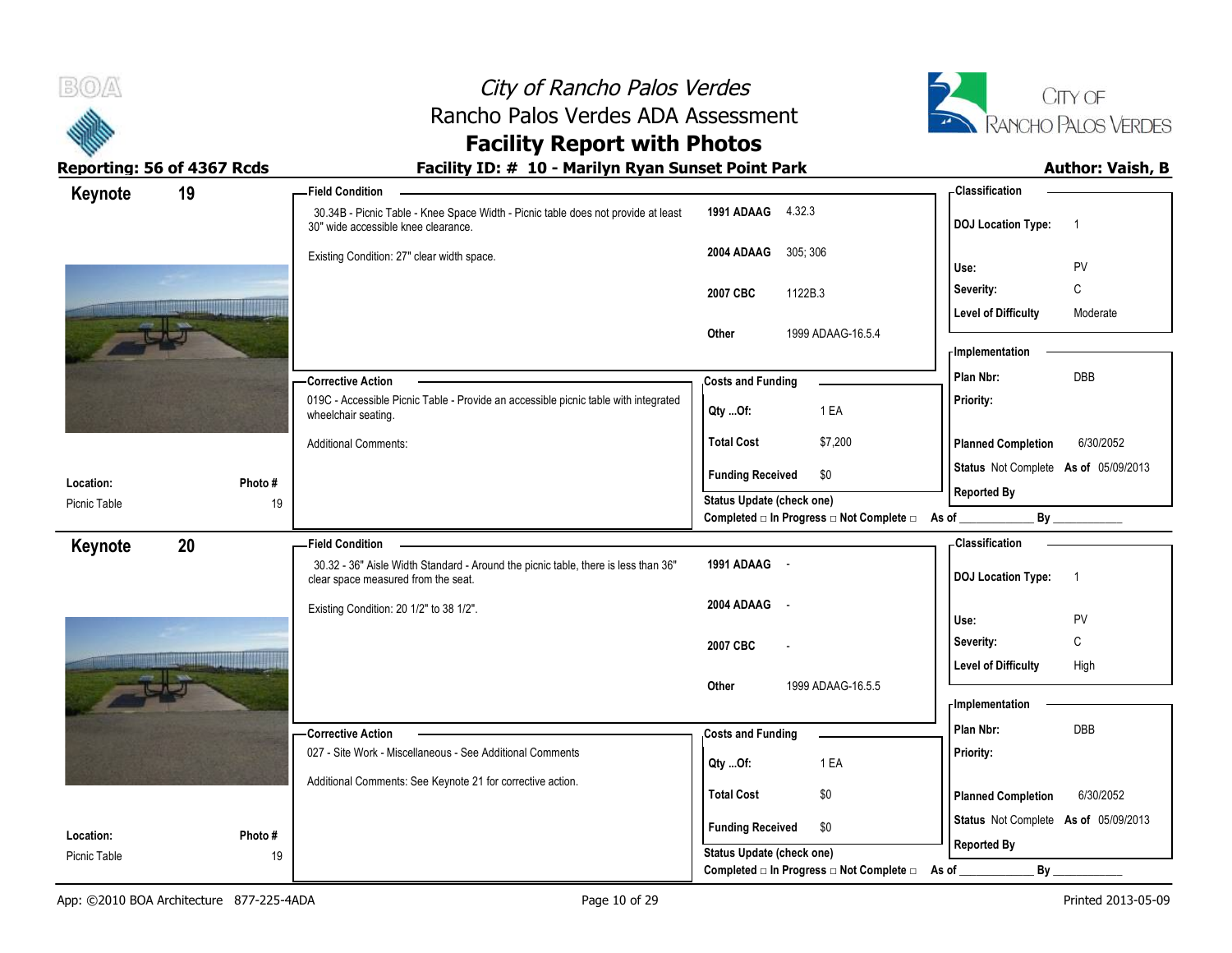



# **Facility Report with Photos**

| Keynote                   | 21           | - Field Condition                                                                                                                                                                                                                      |                                                                                                     | - Classification                            |
|---------------------------|--------------|----------------------------------------------------------------------------------------------------------------------------------------------------------------------------------------------------------------------------------------|-----------------------------------------------------------------------------------------------------|---------------------------------------------|
|                           |              | 30.28 - Picnic Site - Surface Slope - The accessible picnic site is located on a<br>surface area with slope greater than 2% in some or all directions.(1999 ADAAG:<br>3% slope is allowed when necessary for drainage).                | 1991 ADAAG 4.3.7                                                                                    | <b>DOJ</b> Location Type:<br>-1             |
|                           |              |                                                                                                                                                                                                                                        | 2004 ADAAG<br>403.3                                                                                 | Use:<br>PV                                  |
|                           |              | Existing Condition: 3.0% to 3.9% slope.                                                                                                                                                                                                | 2007 CBC                                                                                            | C<br>Severity:                              |
|                           |              |                                                                                                                                                                                                                                        |                                                                                                     | <b>Level of Difficulty</b><br>High          |
|                           |              |                                                                                                                                                                                                                                        | Other<br>1999 ADAAG-16.5.7                                                                          |                                             |
|                           |              |                                                                                                                                                                                                                                        |                                                                                                     | - Implementation                            |
|                           |              | <b>Corrective Action</b>                                                                                                                                                                                                               | <b>Costs and Funding</b>                                                                            | DBB<br>Plan Nbr:                            |
|                           |              | 010 - Concrete-Paved Picnic Area - New accessible picnic area. Provide a<br>concrete slab with slope not exceeding 2% in any direction. Provide accessible<br>trash receptacle and barbeque with operable parts mounted at maximum 34" | 1 EA<br>Qty Of:                                                                                     | Priority:                                   |
|                           |              | above the finished floor. Provide a flat area that is 5'x5' (m                                                                                                                                                                         | <b>Total Cost</b><br>\$6,000                                                                        | <b>Planned Completion</b><br>6/30/2052      |
|                           |              | <b>Additional Comments:</b>                                                                                                                                                                                                            | \$0<br><b>Funding Received</b>                                                                      | Status Not Complete As of 05/09/2013        |
| Location:<br>Picnic Table | Photo#<br>19 |                                                                                                                                                                                                                                        | Status Update (check one)                                                                           | <b>Reported By</b>                          |
|                           |              |                                                                                                                                                                                                                                        | Completed □ In Progress □ Not Complete □ As of                                                      | By                                          |
| Keynote                   | 22           | <b>Field Condition</b>                                                                                                                                                                                                                 |                                                                                                     | - Classification                            |
|                           |              | 30.25 - Number - Accessible Picnic Tables - Where fixed picnic tables are<br>provided in a picnic area, the required number of fixed picnic tables is not provided.                                                                    | 1991 ADAAG -                                                                                        | <b>DOJ Location Type:</b><br>$\overline{1}$ |
|                           |              |                                                                                                                                                                                                                                        |                                                                                                     |                                             |
|                           |              | (1999 ADAAG: Where two or more fixed picnic tables are provided in a picnic area,                                                                                                                                                      |                                                                                                     |                                             |
|                           |              | at least 50%, but never less than two, shall comply with 16.5.4 through 16.5.6. In                                                                                                                                                     | 2004 ADAAG<br>$\sim$                                                                                | Use:<br>PV                                  |
|                           |              | addition, at least 40%, but never less than two, of the accessible picnic tables shall<br>be connected to an outdoor recreation access route complying with 16.3.)                                                                     | 2007 CBC                                                                                            | C<br>Severity:                              |
|                           |              | Existing Condition: 4 picnic tables, 1 accessible.                                                                                                                                                                                     |                                                                                                     | Level of Difficulty<br>Moderate             |
|                           |              |                                                                                                                                                                                                                                        | 1999 ADAAG-16.5.1.2<br>Other                                                                        |                                             |
|                           |              |                                                                                                                                                                                                                                        |                                                                                                     | <b>Implementation</b>                       |
|                           |              | - Corrective Action                                                                                                                                                                                                                    | <b>Costs and Funding</b>                                                                            | Plan Nbr:<br>DBB                            |
|                           |              | 019C - Accessible Picnic Table - Provide an accessible picnic table with integrated<br>wheelchair seating.                                                                                                                             | 1 EA<br>Qty Of:                                                                                     | Priority:                                   |
|                           |              | <b>Additional Comments:</b>                                                                                                                                                                                                            | <b>Total Cost</b><br>\$7,200                                                                        | <b>Planned Completion</b><br>6/30/2052      |
| Location:                 | Photo #      |                                                                                                                                                                                                                                        | <b>Funding Received</b><br>\$0                                                                      | Status Not Complete As of 05/09/2013        |
| Picnic Table              | 22           |                                                                                                                                                                                                                                        | Status Update (check one)<br>Completed $\square$ In Progress $\square$ Not Complete $\square$ As of | <b>Reported By</b><br>By                    |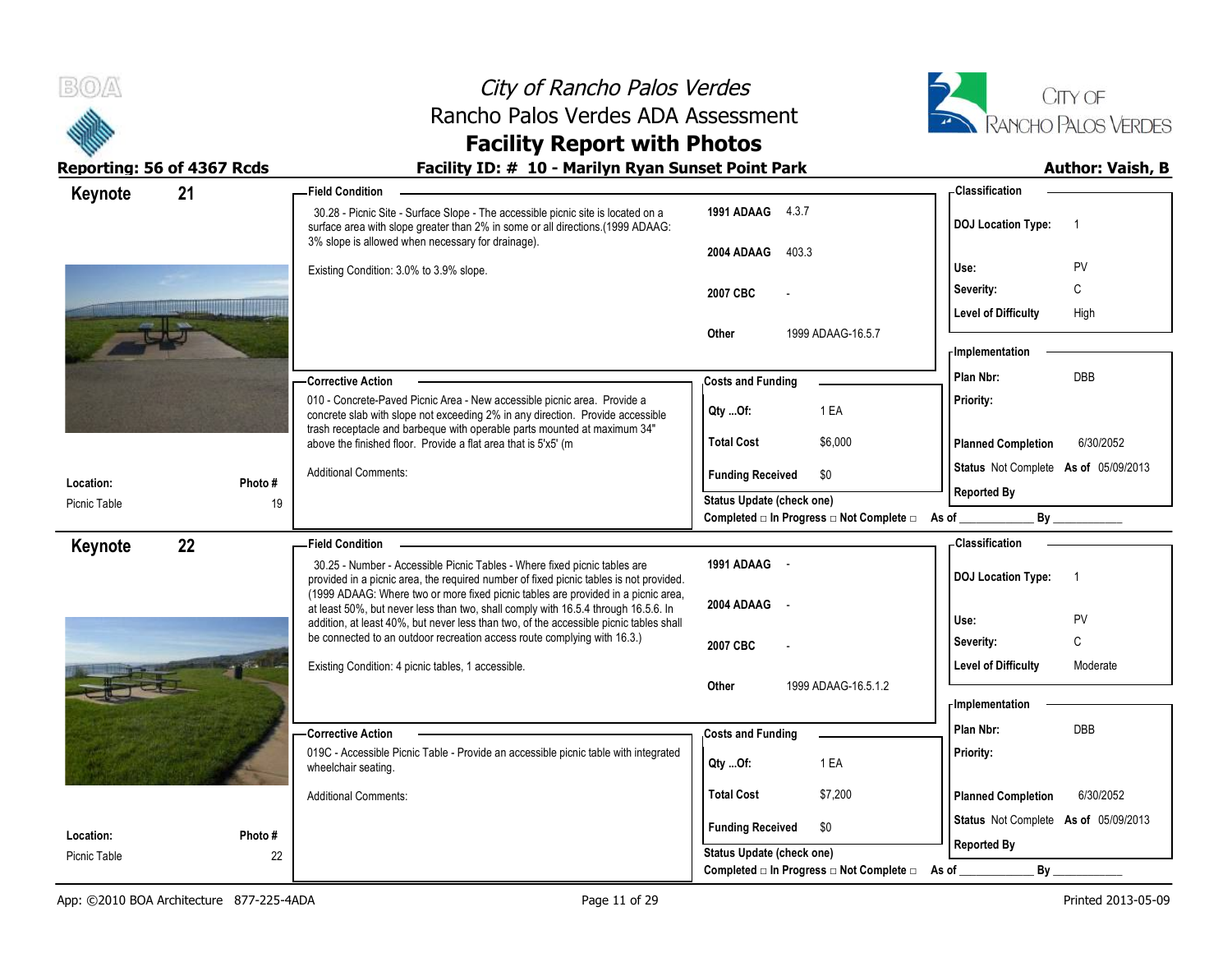

# **Facility Report with Photos**

| Keynote                        | 23           | -Field Condition                                                                                                                                                                                                                                       |                                                  | <b>Classification</b>                          |
|--------------------------------|--------------|--------------------------------------------------------------------------------------------------------------------------------------------------------------------------------------------------------------------------------------------------------|--------------------------------------------------|------------------------------------------------|
|                                |              | 05.13 - Operation - The controls are not compliant. (Accessible controls shall be<br>operable with one hand, and without tight grasping, pinching, or twisting of the<br>wrist, and the force to operate the controls shall be no greater than 5 lbs.) | 1991 ADAAG 4.27.4                                | <b>DOJ</b> Location Type:<br>$\overline{4}$    |
|                                |              |                                                                                                                                                                                                                                                        | 602.3; 309.4<br>2004 ADAAG                       |                                                |
|                                |              | Existing Condition: Greater than 5 LBF.                                                                                                                                                                                                                |                                                  | PV<br>Use:                                     |
|                                |              |                                                                                                                                                                                                                                                        | 2007 CBC<br>1115B.4.6 item 4                     | B<br>Severity:                                 |
|                                |              |                                                                                                                                                                                                                                                        | Other                                            | <b>Level of Difficulty</b><br>Moderate to High |
|                                |              |                                                                                                                                                                                                                                                        |                                                  | Implementation                                 |
|                                |              | <b>Corrective Action</b>                                                                                                                                                                                                                               | <b>Costs and Funding</b>                         | <b>DBB</b><br>Plan Nbr:                        |
|                                |              | 274 - Freestanding High/Low Drinking Fountain - Provide accessible park-type hi-                                                                                                                                                                       |                                                  | Priority:                                      |
|                                |              | low drinking fountain. Reconnect plumbing and drain lines to existing piping.<br>Provide a sand trap in the drain line.                                                                                                                                | 1 EA<br>$Qty$ Of:                                |                                                |
|                                |              |                                                                                                                                                                                                                                                        | \$7,200<br><b>Total Cost</b>                     | <b>Planned Completion</b><br>6/30/2017         |
|                                |              | <b>Additional Comments:</b>                                                                                                                                                                                                                            | <b>Funding Received</b><br>\$0                   | Status Not Complete As of 05/09/2013           |
| Location:                      | Photo #      |                                                                                                                                                                                                                                                        | Status Update (check one)                        | <b>Reported By</b>                             |
| Drinking Fountain              | 23           |                                                                                                                                                                                                                                                        | Completed □ In Progress □ Not Complete □ As of _ | $\mathsf{By}$                                  |
| Keynote                        | 24           | <b>Field Condition</b>                                                                                                                                                                                                                                 |                                                  | <b>Classification</b>                          |
|                                |              |                                                                                                                                                                                                                                                        |                                                  |                                                |
|                                |              | 05.01A - "Hi" Drinking Fountain Requirement - Where there is only one drinking                                                                                                                                                                         | 1991 ADAAG 4.1.3(10)(a); 4.15.1                  |                                                |
|                                |              | fountain area on a floor (e.g, an area with a drinking fountain or separate drinking<br>fountains), it is accessible to wheelchair users and not to persons who have                                                                                   |                                                  | <b>DOJ</b> Location Type:<br>4                 |
|                                |              | difficulty bending or stooping (i.e., the required accessibility for persons who have                                                                                                                                                                  | 2004 ADAAG 211.1, 211.2                          | <b>PV</b><br>Use:                              |
|                                |              | difficulty bending or stooping on each floor has not been provided).                                                                                                                                                                                   |                                                  | C<br>Severity:                                 |
|                                |              | <b>Existing Condition:</b>                                                                                                                                                                                                                             | 2007 CBC<br>1115B.4.6 item 1                     | <b>Level of Difficulty</b><br>High             |
|                                |              |                                                                                                                                                                                                                                                        | Other                                            |                                                |
|                                |              |                                                                                                                                                                                                                                                        |                                                  | - Implementation                               |
|                                |              | - Corrective Action                                                                                                                                                                                                                                    | <b>Costs and Funding</b>                         | Plan Nbr:<br><b>DBB</b>                        |
|                                |              | 289 - Drinking Fountain - Miscellaneous - See Additional Comments                                                                                                                                                                                      |                                                  | Priority:                                      |
|                                |              | Additional Comments: See keynote 23 for corrective action.                                                                                                                                                                                             | 1 EA<br>Qty Of:                                  |                                                |
|                                |              |                                                                                                                                                                                                                                                        | <b>Total Cost</b><br>\$0                         | <b>Planned Completion</b><br>6/30/2052         |
|                                |              |                                                                                                                                                                                                                                                        | <b>Funding Received</b><br>\$0                   | Status Not Complete As of 05/09/2013           |
| Location:<br>Drinking Fountain | Photo#<br>23 |                                                                                                                                                                                                                                                        | Status Update (check one)                        | <b>Reported By</b>                             |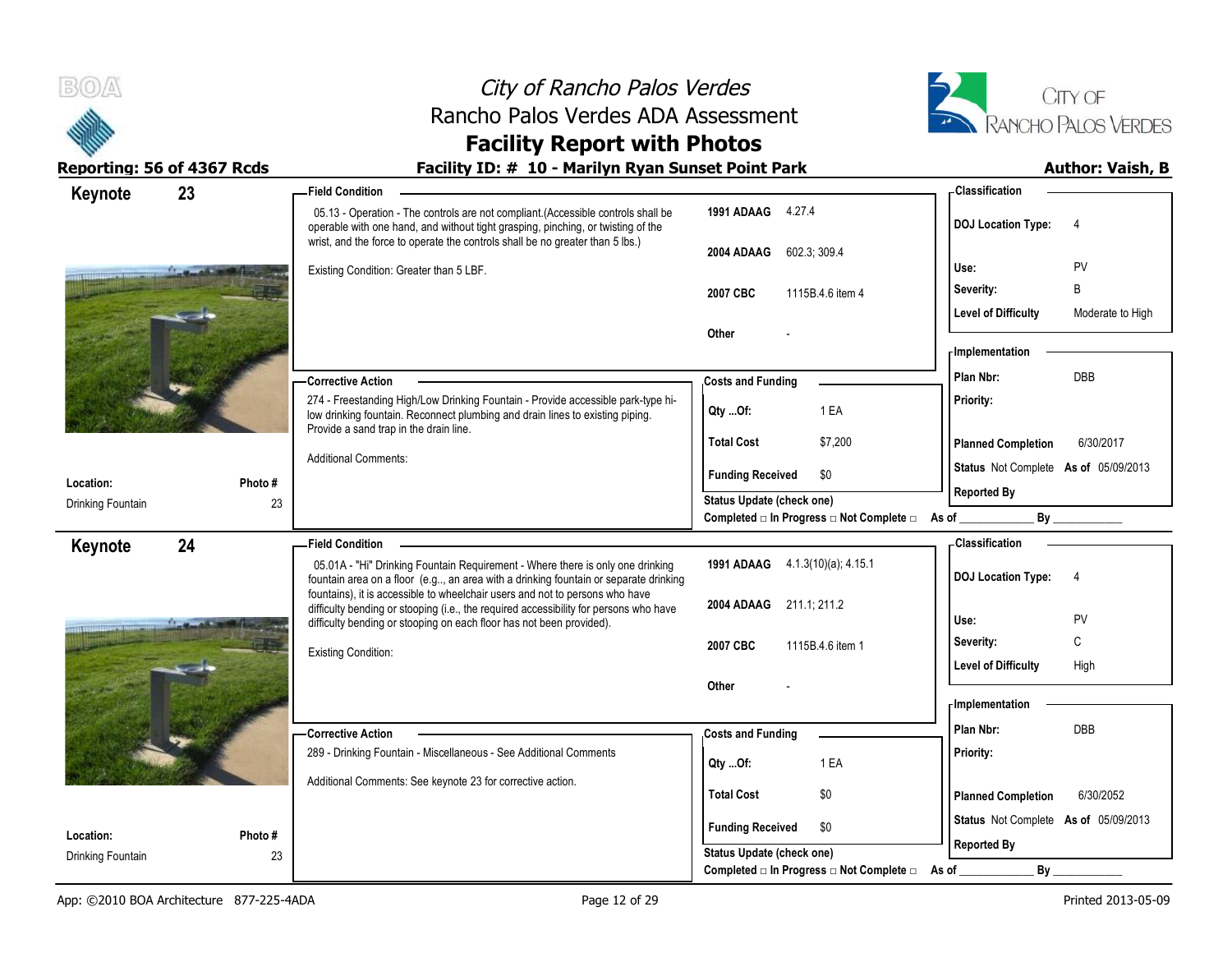



Completed □ In Progress □ Not Complete □ As of \_\_\_\_\_\_\_\_\_\_\_\_\_\_\_\_\_\_\_\_\_\_\_\_\_\_\_\_\_\_\_\_\_

|                                |         | <b>Facility Report with Photos</b>                                                                                                                          |                                |                                        |
|--------------------------------|---------|-------------------------------------------------------------------------------------------------------------------------------------------------------------|--------------------------------|----------------------------------------|
| Reporting: 56 of 4367 Rcds     |         | Facility ID: # 10 - Marilyn Ryan Sunset Point Park                                                                                                          |                                | <b>Author: Vaish, B</b>                |
| Keynote                        | 25      | - Field Condition                                                                                                                                           | 1991 ADAAG                     | <b>Classification</b>                  |
|                                |         | 05.03 - Accessible Route - The accessible drinking fountain is not located on an<br>accessible route.                                                       | 4.1.3(10)(b)                   | <b>DOJ Location Type:</b>              |
|                                |         | Existing Condition: Grass on approach.                                                                                                                      | 206.2.4<br>2004 ADAAG          | PV<br>Use:                             |
|                                |         |                                                                                                                                                             | 2007 CBC<br>1115B.4.6 item 1   | C<br>Severity:                         |
|                                |         |                                                                                                                                                             |                                | High<br>Level of Difficulty            |
|                                |         |                                                                                                                                                             | Other                          | - Implementation                       |
|                                |         | — Corrective Action                                                                                                                                         | <b>Costs and Funding</b>       | <b>DBB</b><br>Plan Nbr:                |
|                                |         | 006 - Concrete Walk - Remove non-compliant pavement and replace with new<br>concrete (area as shown on the drawings). The walkway slope shall not exceed 5% | 12 SF<br>Qty Of:               | Priority:                              |
|                                |         | along the POT and cross slope shall not exceed 2%.                                                                                                          | \$230<br><b>Total Cost</b>     | 6/30/2052<br><b>Planned Completion</b> |
|                                | Photo # | <b>Additional Comments:</b>                                                                                                                                 | \$0<br><b>Funding Received</b> | Status Not Complete As of 05/09/2013   |
| Location:<br>Drinking Fountain | 23      |                                                                                                                                                             | Status Update (check one)      | <b>Reported By</b>                     |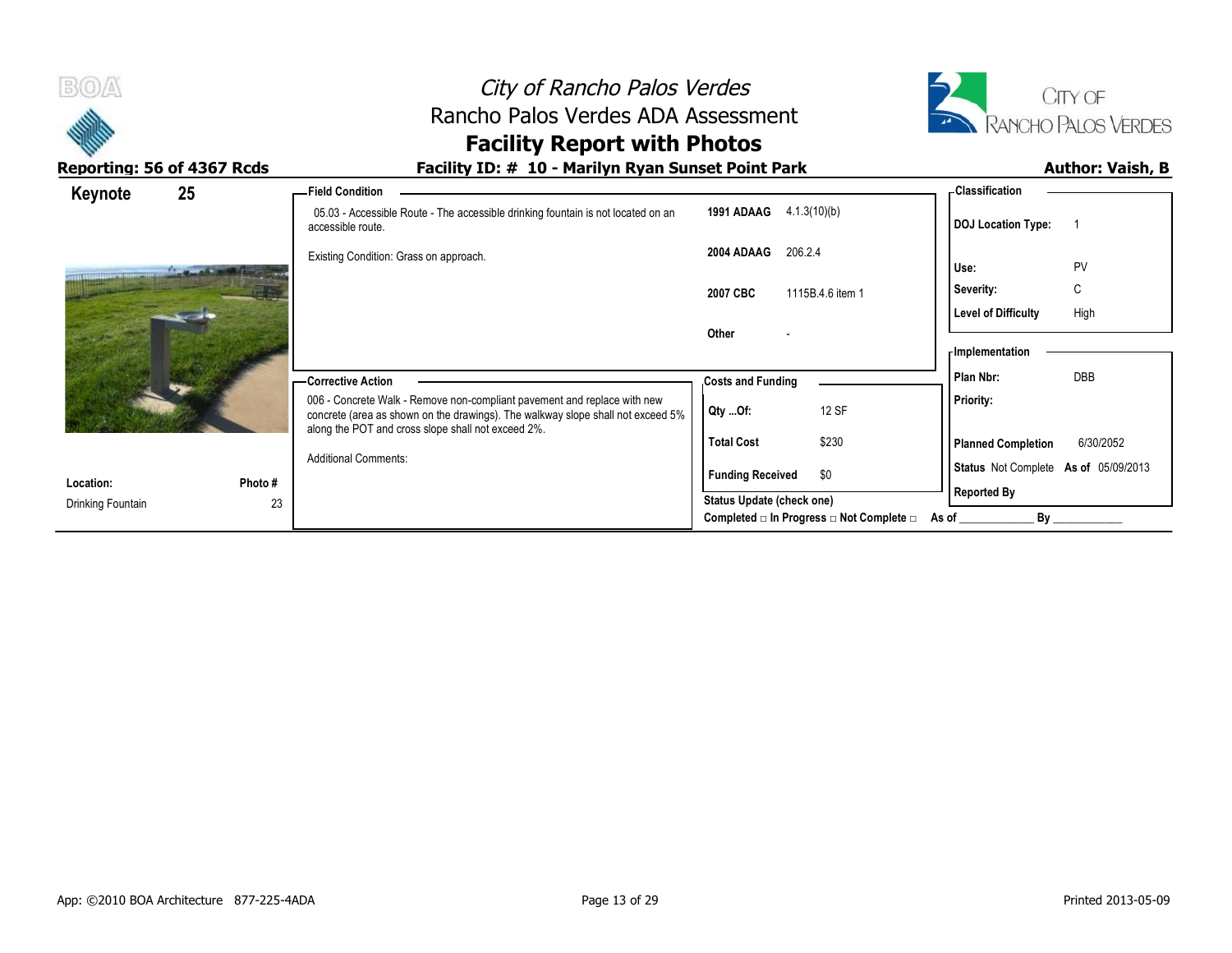

# **Facility Report with Photos**

| 26<br>Keynote |         | -Field Condition                                                                                                                                                                                                                    |                                          |                          |         |      | - Classification                     |            |  |
|---------------|---------|-------------------------------------------------------------------------------------------------------------------------------------------------------------------------------------------------------------------------------------|------------------------------------------|--------------------------|---------|------|--------------------------------------|------------|--|
|               |         | 30.21 - Fixed Bench Size - Accessible bench does not have seats that are 20" to<br>24" in depth and 42" min. in length. OR The back support does not extend from a<br>point 2" maximum above the bench to 18" min. above the bench. | 1991 ADAAG                               |                          |         |      | <b>DOJ</b> Location Type:            |            |  |
|               |         | Existing Condition: 16" deep seat, 17" back support.                                                                                                                                                                                | 2004 ADAAG                               | 903.3<br>903.4<br>903.4  |         | Fig. | Use:                                 | PV         |  |
|               |         |                                                                                                                                                                                                                                     | 2007 CBC                                 | $\overline{\phantom{0}}$ |         |      | Severity:                            | C          |  |
|               |         |                                                                                                                                                                                                                                     |                                          |                          |         |      | <b>Level of Difficulty</b>           | Moderate   |  |
|               |         |                                                                                                                                                                                                                                     | Other                                    |                          |         |      | <b>Implementation</b>                |            |  |
|               |         | - Corrective Action                                                                                                                                                                                                                 | <b>Costs and Funding</b>                 |                          |         |      | Plan Nbr:                            | <b>DBB</b> |  |
|               |         | 027 - Site Work - Miscellaneous - See Additional Comments                                                                                                                                                                           | Qty Of:                                  |                          | 2 EA    |      | <b>Priority:</b>                     |            |  |
|               |         | Additional Comments: Provide compliant bench with clear WC seating space.                                                                                                                                                           | <b>Total Cost</b>                        |                          | \$1,200 |      | <b>Planned Completion</b>            | 6/30/2052  |  |
| Location:     | Photo # |                                                                                                                                                                                                                                     | <b>Funding Received</b>                  |                          | \$0     |      | Status Not Complete As of 05/09/2013 |            |  |
| Bench         | 26      |                                                                                                                                                                                                                                     | Status Update (check one)                |                          |         |      | <b>Reported By</b>                   |            |  |
|               |         |                                                                                                                                                                                                                                     | Completed □ In Progress □ Not Complete □ |                          |         |      | Bv<br>As of                          |            |  |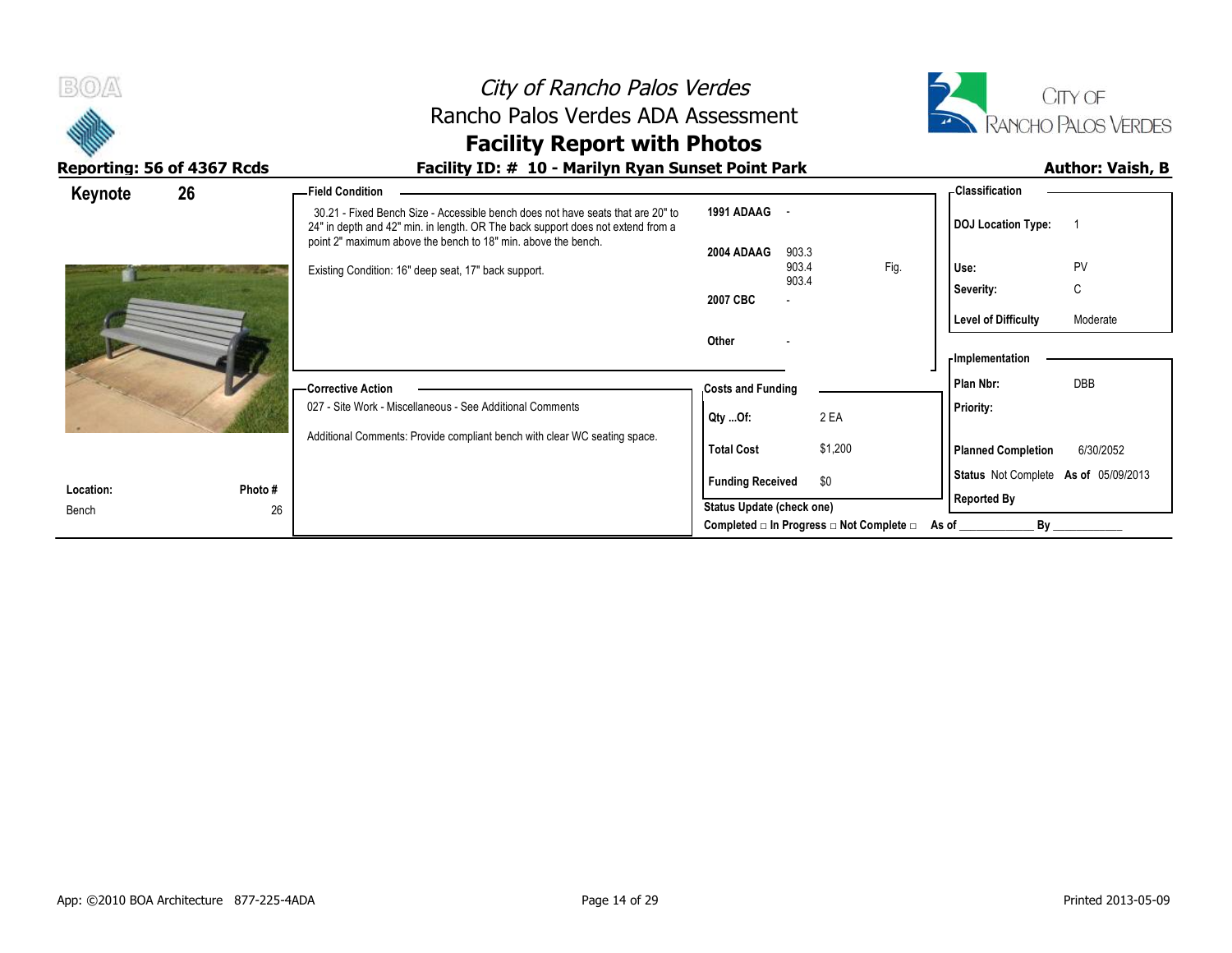



# **Facility Report with Photos**

| Keynote   | 27      | <b>Field Condition</b>                                                                                                                                                       |                                                                       | - Classification                            |
|-----------|---------|------------------------------------------------------------------------------------------------------------------------------------------------------------------------------|-----------------------------------------------------------------------|---------------------------------------------|
|           |         | 30.17 - Fixed Bench - Surface Slope - Clear space has a slope greater than 2% in<br>some or all directions.(1999 ADAAG: 3% slope is allowed when necessary for<br>drainage). | 1991 ADAAG 4.3.7                                                      | <b>DOJ Location Type:</b><br>$\overline{1}$ |
|           |         |                                                                                                                                                                              | 2004 ADAAG<br>403.3                                                   |                                             |
|           |         | Existing Condition: 2.15 to 4.0% slope.                                                                                                                                      |                                                                       | PV<br>Use:                                  |
|           |         |                                                                                                                                                                              | 2007 CBC                                                              | C<br>Severity:                              |
|           |         |                                                                                                                                                                              |                                                                       | <b>Level of Difficulty</b><br>High          |
|           |         |                                                                                                                                                                              | Other<br>1999 ADAAG-16.12.7                                           | - Implementation                            |
|           |         |                                                                                                                                                                              |                                                                       | <b>DBB</b><br>Plan Nbr:                     |
|           |         | <b>Corrective Action</b><br>006 - Concrete Walk - Remove non-compliant pavement and replace with new                                                                         | <b>Costs and Funding</b>                                              | Priority:                                   |
|           |         | concrete (area as shown on the drawings). The walkway slope shall not exceed 5%                                                                                              | 40 SF<br>Qty Of:                                                      |                                             |
|           |         | along the POT and cross slope shall not exceed 2%.                                                                                                                           | <b>Total Cost</b><br>\$768                                            | 6/30/2052<br><b>Planned Completion</b>      |
|           |         | Additional Comments: Replace concrete to provide compliant slope and allow for<br>wheelchair seating space.                                                                  | \$0<br><b>Funding Received</b>                                        | Status Not Complete As of 05/09/2013        |
| Location: | Photo # |                                                                                                                                                                              | Status Update (check one)                                             | <b>Reported By</b>                          |
| Bench     | 26      |                                                                                                                                                                              | Completed □ In Progress □ Not Complete □ As of _                      | By                                          |
| Keynote   | 28      | <b>Field Condition</b>                                                                                                                                                       |                                                                       | -Classification                             |
|           |         | 30.16 - Fixed Bench / Wheelchair Seating Space - Shoulder Alignment - A clear<br>space at least 30" x 48" in size has not been provided at one end of the fixed              | 1991 ADAAG -                                                          | <b>DOJ Location Type:</b><br>$\overline{1}$ |
|           |         | bench so that a wheelchair user may be seated shoulder-to-shoulder with an<br>individual seated on the bench.                                                                | 2004 ADAAG                                                            |                                             |
|           |         |                                                                                                                                                                              |                                                                       | Use:<br>PV                                  |
|           |         | Existing Condition: None provided.                                                                                                                                           |                                                                       |                                             |
|           |         |                                                                                                                                                                              | 2007 CBC                                                              | C<br>Severity:                              |
|           |         |                                                                                                                                                                              |                                                                       | <b>Level of Difficulty</b><br>Moderate      |
|           |         |                                                                                                                                                                              | 1999 ADAAG-16.12.4<br>Other                                           |                                             |
|           |         |                                                                                                                                                                              |                                                                       | - Implementation                            |
|           |         | Corrective Action                                                                                                                                                            | <b>Costs and Funding</b>                                              | Plan Nbr:<br>DBB                            |
|           |         | 027 - Site Work - Miscellaneous - See Additional Comments                                                                                                                    | 1 EA<br>Qty Of:                                                       | Priority:                                   |
|           |         | Additional Comments: See Keynote 27 for corrective action.                                                                                                                   |                                                                       |                                             |
|           |         |                                                                                                                                                                              | <b>Total Cost</b><br>\$0                                              | <b>Planned Completion</b><br>6/30/2052      |
| Location: | Photo#  |                                                                                                                                                                              | <b>Funding Received</b><br>\$0                                        | Status Not Complete As of 05/09/2013        |
| Bench     | 26      |                                                                                                                                                                              | Status Update (check one)<br>Completed □ In Progress □ Not Complete □ | <b>Reported By</b><br>By<br>As of           |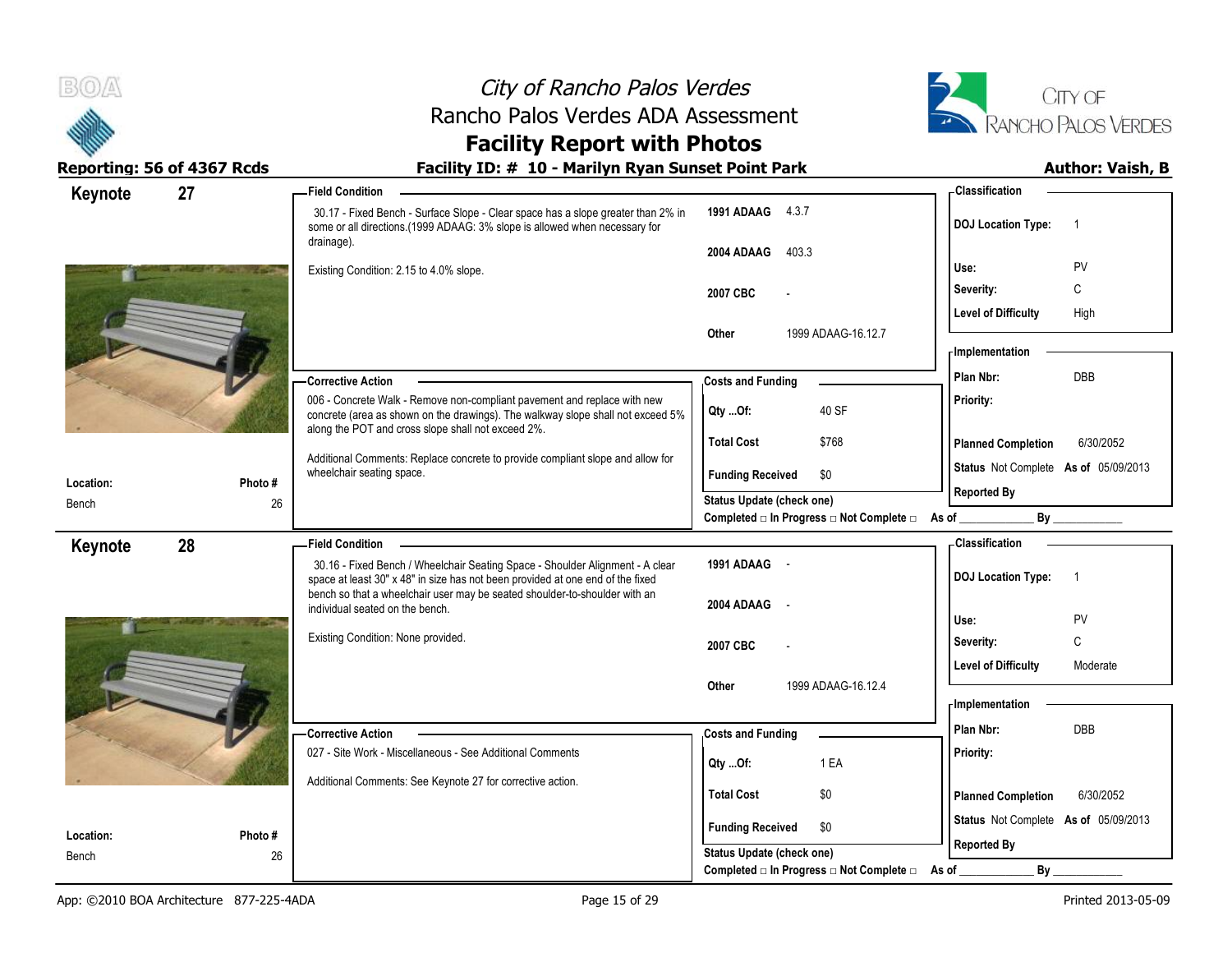



# **Facility Report with Photos**

| Keynote                   | 29            | -Field Condition                                                                                                                                                                                 |                                                  | - Classification                                           |
|---------------------------|---------------|--------------------------------------------------------------------------------------------------------------------------------------------------------------------------------------------------|--------------------------------------------------|------------------------------------------------------------|
|                           |               | 30.13 - Number and Dispersal - Accessible Fixed Benches - Less than 50% of the<br>fixed benches being provided in an area are accessible. OR They are not<br>dispersed among the types provided. | 1991 ADAAG -                                     | <b>DOJ Location Type:</b><br>$\overline{1}$                |
|                           |               |                                                                                                                                                                                                  | 2004 ADAAG -                                     | PV<br>Use:                                                 |
|                           |               | Existing Condition: 5 benches, 0 accessible.                                                                                                                                                     |                                                  | C<br>Severity:                                             |
|                           |               |                                                                                                                                                                                                  | 2007 CBC                                         | <b>Level of Difficulty</b><br>Moderate                     |
|                           |               |                                                                                                                                                                                                  | Other<br>1999 ADAAG-16.12.2.2;                   |                                                            |
|                           |               |                                                                                                                                                                                                  | 16.12.2                                          | - Implementation                                           |
|                           |               | <b>Corrective Action</b>                                                                                                                                                                         | <b>Costs and Funding</b>                         | <b>DBB</b><br>Plan Nbr:                                    |
|                           |               | 027 - Site Work - Miscellaneous - See Additional Comments                                                                                                                                        | 1 EA<br>Qty Of:                                  | Priority:                                                  |
|                           |               | Additional Comments: See Keynote 26 for corrective action.                                                                                                                                       | <b>Total Cost</b><br>\$0                         | <b>Planned Completion</b><br>6/30/2052                     |
|                           |               |                                                                                                                                                                                                  |                                                  |                                                            |
| Location:                 | Photo#        |                                                                                                                                                                                                  | <b>Funding Received</b><br>\$0                   | Status Not Complete As of 05/09/2013<br><b>Reported By</b> |
| Bench                     | 26            |                                                                                                                                                                                                  | Status Update (check one)                        |                                                            |
|                           |               |                                                                                                                                                                                                  | Completed □ In Progress □ Not Complete □ As of _ | By                                                         |
| Keynote                   | 30            | Field Condition -<br>08.02B - Riser Height - The risers are not uniform. OR The risers are not between                                                                                           | 1991 ADAAG 4.9.2                                 | - Classification                                           |
|                           |               | 4" and 7" in height.                                                                                                                                                                             |                                                  | <b>DOJ Location Type:</b><br>$\overline{1}$                |
|                           |               |                                                                                                                                                                                                  |                                                  |                                                            |
|                           |               |                                                                                                                                                                                                  | 2004 ADAAG<br>504.2                              |                                                            |
|                           |               | Existing Condition: Height varies from 4" to 7", at 3 locations.                                                                                                                                 |                                                  | Use:<br>PV                                                 |
|                           |               |                                                                                                                                                                                                  | 2007 CBC<br>1009.3; 1133B.4.5.3                  | C<br>Severity:                                             |
|                           |               |                                                                                                                                                                                                  |                                                  | <b>Level of Difficulty</b><br>High                         |
|                           |               |                                                                                                                                                                                                  | Other                                            | - Implementation                                           |
|                           |               |                                                                                                                                                                                                  |                                                  | Plan Nbr:<br>DBB                                           |
|                           |               | - Corrective Action<br>237 - Concrete Stair and Upper Landing - Provide new concrete stair and landing.                                                                                          | <b>Costs and Funding</b>                         | Priority:                                                  |
|                           |               | Heights and widths of the treads and risers shall be uniform. Riser height shall not                                                                                                             | 72 SF<br>Qty Of:                                 |                                                            |
|                           |               | exceed 7", and tread width shall be no less than 11" wide measured from riser to<br>riser.                                                                                                       | <b>Total Cost</b><br>\$1,728                     | <b>Planned Completion</b><br>6/30/2052                     |
|                           |               | <b>Additional Comments:</b>                                                                                                                                                                      | <b>Funding Received</b><br>\$0                   | Status Not Complete As of 05/09/2013                       |
| Location:<br>Stair @ Lawn | Photo #<br>30 |                                                                                                                                                                                                  | Status Update (check one)                        | <b>Reported By</b>                                         |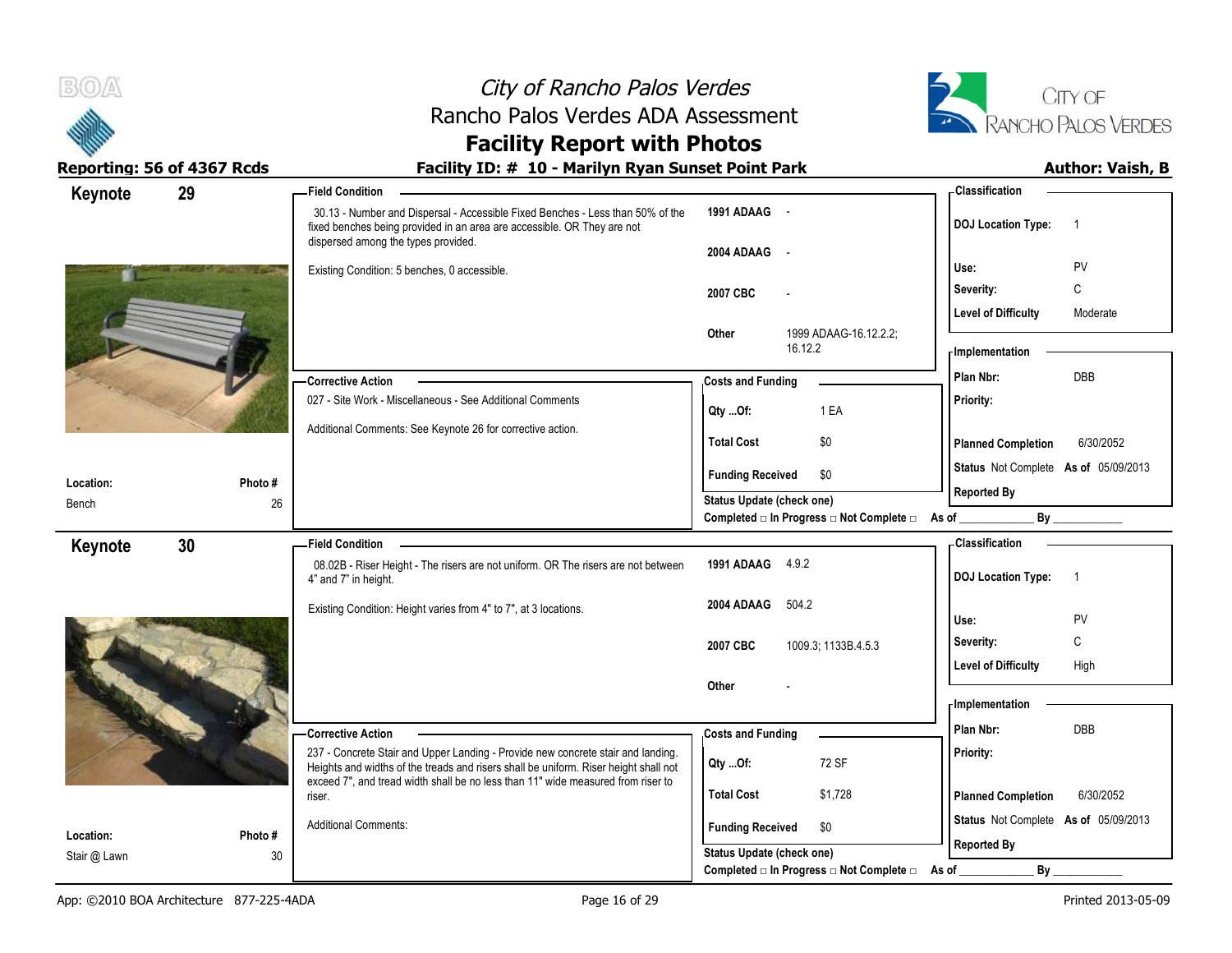



# **Facility Report with Photos**

| Keynote      | 31     | <b>Field Condition</b>                                                                                                                                                  |                                                | - Classification                                     |
|--------------|--------|-------------------------------------------------------------------------------------------------------------------------------------------------------------------------|------------------------------------------------|------------------------------------------------------|
|              |        | 08.05A - Exterior Stairs - Color Strip - Contrasting color strips have not been<br>provided.                                                                            | 1991 ADAAG -                                   | <b>DOJ Location Type:</b><br>$\overline{1}$          |
|              |        | Existing Condition: None provided at 3 locations.                                                                                                                       | 2004 ADAAG -                                   | PV<br>Use:                                           |
|              |        |                                                                                                                                                                         | 2007 CBC<br>1133B.4.4                          | Severity:<br>Α                                       |
|              |        |                                                                                                                                                                         |                                                | <b>Level of Difficulty</b><br>Low to Moderate        |
|              |        |                                                                                                                                                                         | Other                                          |                                                      |
|              |        |                                                                                                                                                                         |                                                | - Implementation                                     |
|              |        | <b>Corrective Action</b>                                                                                                                                                | <b>Costs and Funding</b>                       | <b>DBB</b><br>Plan Nbr:                              |
|              |        | 255D - Paint-Applied Warning Striping - All Treads and Top Landing - Paint 2" wide<br>stripes a maximum of 1" from the tread nosing on all treads and top landing.      | Qty Of:<br>24 LF                               | Priority:                                            |
|              |        | Stripes shall extend the full width of stair. Apply epoxy paint of clearly contrasting<br>color (70% minimum contrast) with band grit to achieve compliant slip resista | <b>Total Cost</b><br>\$58                      | 6/30/2017<br><b>Planned Completion</b>               |
|              |        | <b>Additional Comments:</b>                                                                                                                                             | <b>Funding Received</b><br>\$0                 | Status Not Complete As of 05/09/2013                 |
| Location:    | Photo# |                                                                                                                                                                         | Status Update (check one)                      | <b>Reported By</b>                                   |
| Stair @ Lawn |        | 30                                                                                                                                                                      | Completed □ In Progress □ Not Complete □ As of | By                                                   |
| Keynote      | 32     | <b>Field Condition</b>                                                                                                                                                  |                                                | - Classification                                     |
|              |        | 08.07A - Continuous Handrails - Continuous handrails are not provided along<br>both sides.                                                                              | 1991 ADAAG 4.9.4                               | <b>DOJ Location Type:</b><br>$\overline{1}$          |
|              |        | Existing Condition: None provided.                                                                                                                                      | 2004 ADAAG 504.6; 505.2                        |                                                      |
|              |        |                                                                                                                                                                         |                                                | Use:<br>PV                                           |
|              |        |                                                                                                                                                                         | 2007 CBC<br>1133B.4.1.1                        | Severity:<br>Α<br><b>Level of Difficulty</b><br>High |
|              |        |                                                                                                                                                                         | Other                                          |                                                      |
|              |        |                                                                                                                                                                         |                                                | - Implementation                                     |
|              |        | -Corrective Action                                                                                                                                                      | <b>Costs and Funding</b>                       | DBB<br>Plan Nbr:                                     |
|              |        | 245 - Freestanding Aluminum Stair Handrails - Provide new freestanding handrails.                                                                                       |                                                | Priority:                                            |
|              |        | Handrails shall be of aluminum tubing, 1 1/2" diameter, match existing finish,<br>mounted 36" above the nosing of the stair. Handrails are to extend a minimum of       | 24 LF<br>Qty Of:                               |                                                      |
|              |        | 12" beyond the top nosing and to extend a minimum of tread w                                                                                                            | <b>Total Cost</b><br>\$4,320                   | 6/30/2017<br><b>Planned Completion</b>               |
|              |        | <b>Additional Comments:</b>                                                                                                                                             | <b>Funding Received</b><br>\$0                 | Status Not Complete As of 05/09/2013                 |
| Location:    | Photo# |                                                                                                                                                                         | <b>Status Update (check one)</b>               | <b>Reported By</b>                                   |
| Stair @ Lawn |        | 30                                                                                                                                                                      | Completed □ In Progress □ Not Complete □       | By<br>As of                                          |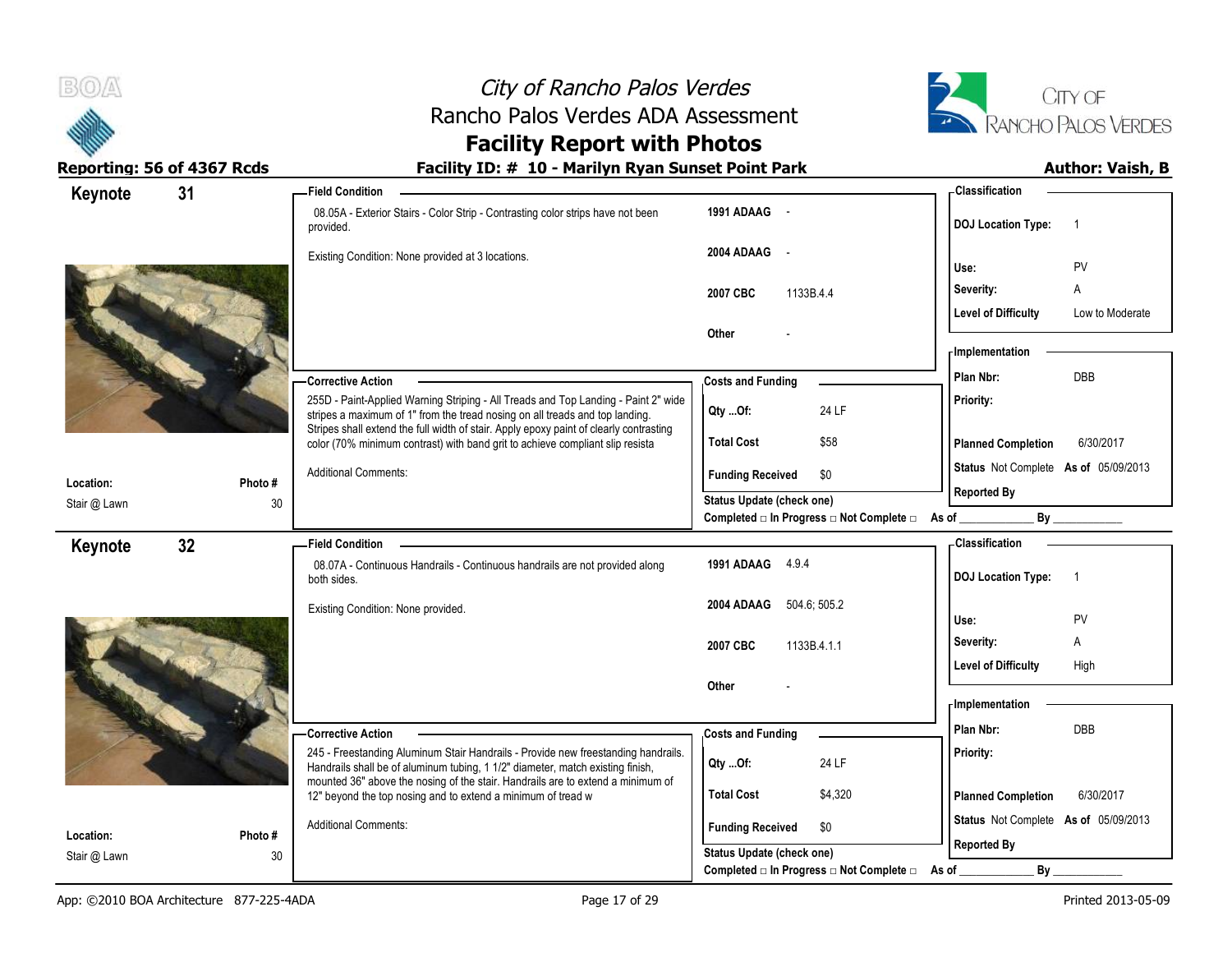

# **Facility Report with Photos**

|                           | 33           | <b>Field Condition</b>                                                                                                                                              |                                                                    | - Classification                                                  |                  |
|---------------------------|--------------|---------------------------------------------------------------------------------------------------------------------------------------------------------------------|--------------------------------------------------------------------|-------------------------------------------------------------------|------------------|
| Keynote                   |              | 08.18 - Other - Stairs - See Additional Comments                                                                                                                    | 1991 ADAAG -                                                       | <b>DOJ</b> Location Type:                                         | $\overline{1}$   |
|                           |              | Existing Condition: No POT provided to connect stairs.                                                                                                              | 2004 ADAAG -                                                       | Use:                                                              | PV               |
|                           |              |                                                                                                                                                                     | 2007 CBC                                                           | Severity:                                                         | B                |
|                           |              |                                                                                                                                                                     |                                                                    | <b>Level of Difficulty</b>                                        | Moderate to High |
|                           |              |                                                                                                                                                                     | <b>Other</b>                                                       |                                                                   |                  |
|                           |              |                                                                                                                                                                     |                                                                    | - Implementation                                                  |                  |
|                           |              | <b>Corrective Action</b>                                                                                                                                            | <b>Costs and Funding</b>                                           | Plan Nbr:                                                         | <b>DBB</b>       |
|                           |              | 015A - Decomposed Granite Pathway - New decomposed granite pathway. The<br>walkway slope shall not exceed 5% along the POT and cross slope shall not<br>exceed 2%.  | 1000 SF<br>$Qty$ Of:                                               | Priority:                                                         |                  |
|                           |              |                                                                                                                                                                     | <b>Total Cost</b><br>\$7,200                                       | <b>Planned Completion</b>                                         | 6/30/2017        |
|                           |              | <b>Additional Comments:</b>                                                                                                                                         | <b>Funding Received</b><br>\$0                                     | Status Not Complete As of 05/09/2013                              |                  |
| Location:<br>Stair @ Lawn | Photo#<br>33 |                                                                                                                                                                     | Status Update (check one)                                          | <b>Reported By</b>                                                |                  |
|                           |              |                                                                                                                                                                     | Completed □ In Progress □ Not Complete □ As of                     |                                                                   | By               |
| Keynote                   | 34           | - Field Condition                                                                                                                                                   |                                                                    | <b>Classification</b>                                             |                  |
|                           |              | 08.07A - Continuous Handrails - Continuous handrails are not provided along<br>both sides.                                                                          | 1991 ADAAG 4.9.4                                                   | <b>DOJ Location Type:</b>                                         | $\overline{1}$   |
|                           |              |                                                                                                                                                                     |                                                                    |                                                                   |                  |
|                           |              | Existing Condition: Handrail not provided on both sides.                                                                                                            | 2004 ADAAG 504.6; 505.2                                            | Use:                                                              |                  |
|                           |              |                                                                                                                                                                     |                                                                    | Severity:                                                         | PV<br>C          |
|                           |              |                                                                                                                                                                     | 2007 CBC<br>1133B.4.1.1                                            | <b>Level of Difficulty</b>                                        | Moderate to High |
|                           |              |                                                                                                                                                                     | Other                                                              |                                                                   |                  |
|                           |              |                                                                                                                                                                     |                                                                    | - Implementation                                                  |                  |
|                           |              | -Corrective Action                                                                                                                                                  | <b>Costs and Funding</b>                                           | Plan Nbr:                                                         | DBB              |
|                           |              | 244 - Freestanding Steel Stair Handrails - Provide new freestanding handrails.<br>Handrails shall be of galvanized steel tubing 11/2" outside diameter, mounted 36" | 44 LF<br>Qty Of:                                                   | Priority:                                                         |                  |
|                           |              | above nosing of the stair treads, and shall extend a minimum of 12" beyond the top                                                                                  | <b>Total Cost</b>                                                  |                                                                   |                  |
|                           |              | nosing and shall extend a minimum of tread width (1' m                                                                                                              | \$7,920                                                            | <b>Planned Completion</b><br>Status Not Complete As of 05/09/2013 | 6/30/2052        |
| Location:<br>East Stair   | Photo#<br>34 | <b>Additional Comments:</b>                                                                                                                                         | <b>Funding Received</b><br>\$0<br><b>Status Update (check one)</b> | <b>Reported By</b>                                                |                  |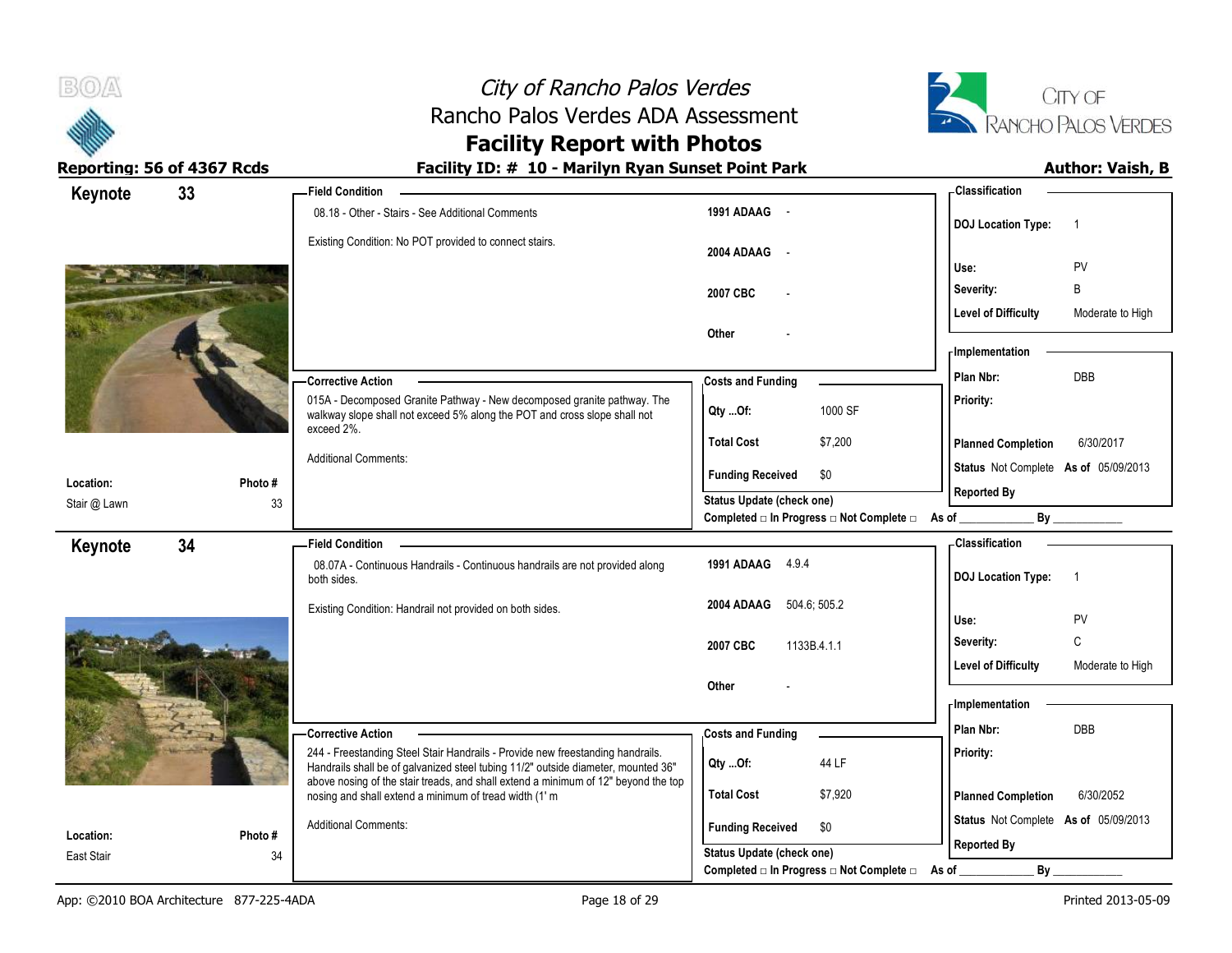



# **Facility Report with Photos**

| 35<br>Keynote |        | <b>Field Condition</b>                                                                                                                                                   |                                                                                    | <b>Classification</b>                |                 |
|---------------|--------|--------------------------------------------------------------------------------------------------------------------------------------------------------------------------|------------------------------------------------------------------------------------|--------------------------------------|-----------------|
|               |        | 08.05A - Exterior Stairs - Color Strip - Contrasting color strips have not been<br>provided.                                                                             | 1991 ADAAG -                                                                       | <b>DOJ</b> Location Type:            |                 |
|               |        | <b>Existing Condition:</b>                                                                                                                                               | 2004 ADAAG -                                                                       |                                      |                 |
|               |        |                                                                                                                                                                          |                                                                                    | Use:                                 | PV              |
|               |        |                                                                                                                                                                          | 1133B.4.4<br>2007 CBC                                                              | Severity:                            | A               |
|               |        |                                                                                                                                                                          | Other                                                                              | <b>Level of Difficulty</b>           | Low to Moderate |
|               |        |                                                                                                                                                                          |                                                                                    | <b>Implementation</b>                |                 |
|               |        | - Corrective Action                                                                                                                                                      | <b>Costs and Funding</b>                                                           | Plan Nbr:                            | <b>DBB</b>      |
|               |        | 255D - Paint-Applied Warning Striping - All Treads and Top Landing - Paint 2" wide                                                                                       |                                                                                    | Priority:                            |                 |
|               |        | stripes a maximum of 1" from the tread nosing on all treads and top landing.<br>Stripes shall extend the full width of stair. Apply epoxy paint of clearly contrasting   | 65 LF<br>Qty Of:                                                                   |                                      |                 |
|               |        | color (70% minimum contrast) with band grit to achieve compliant slip resista                                                                                            | <b>Total Cost</b><br>\$156                                                         | <b>Planned Completion</b>            | 6/30/2017       |
| Location:     | Photo# | <b>Additional Comments:</b>                                                                                                                                              | \$0<br><b>Funding Received</b>                                                     | Status Not Complete As of 05/09/2013 |                 |
| East Stair    | 34     |                                                                                                                                                                          | <b>Status Update (check one)</b>                                                   | <b>Reported By</b>                   |                 |
|               |        |                                                                                                                                                                          | Completed □ In Progress □ Not Complete □ As of _                                   |                                      | By              |
| 36<br>Keynote |        | <b>Field Condition</b>                                                                                                                                                   |                                                                                    | <b>Classification</b>                |                 |
|               |        | 08.02B - Riser Height - The risers are not uniform. OR The risers are not between<br>4" and 7" in height.                                                                | 1991 ADAAG 4.9.2                                                                   | <b>DOJ Location Type:</b>            | -1              |
|               |        | Existing Condition: 5 1/2" to 6" high risers.                                                                                                                            | 504.2<br>2004 ADAAG                                                                | Use:                                 | PV              |
|               |        |                                                                                                                                                                          |                                                                                    | Severity:                            | C               |
|               |        |                                                                                                                                                                          | 2007 CBC<br>1009.3; 1133B.4.5.3                                                    | <b>Level of Difficulty</b>           | High            |
|               |        |                                                                                                                                                                          | Other                                                                              |                                      |                 |
|               |        |                                                                                                                                                                          |                                                                                    | <b>Implementation</b>                |                 |
|               |        | - Corrective Action                                                                                                                                                      | <b>Costs and Funding</b>                                                           | Plan Nbr:                            | DBB             |
|               |        | 237 - Concrete Stair and Upper Landing - Provide new concrete stair and landing.<br>Heights and widths of the treads and risers shall be uniform. Riser height shall not | 120 SF<br>Qty Of:                                                                  | Priority:                            |                 |
|               |        | exceed 7", and tread width shall be no less than 11" wide measured from riser to<br>riser.                                                                               | <b>Total Cost</b><br>\$2,880                                                       | <b>Planned Completion</b>            | 6/30/2052       |
|               |        | <b>Additional Comments:</b>                                                                                                                                              |                                                                                    | Status Not Complete As of 05/09/2013 |                 |
| Location:     | Photo# |                                                                                                                                                                          | <b>Funding Received</b><br>\$0                                                     | <b>Reported By</b>                   |                 |
| East Stair    | 34     |                                                                                                                                                                          | <b>Status Update (check one)</b><br>Completed □ In Progress □ Not Complete □ As of | $By_$                                |                 |
|               |        |                                                                                                                                                                          |                                                                                    |                                      |                 |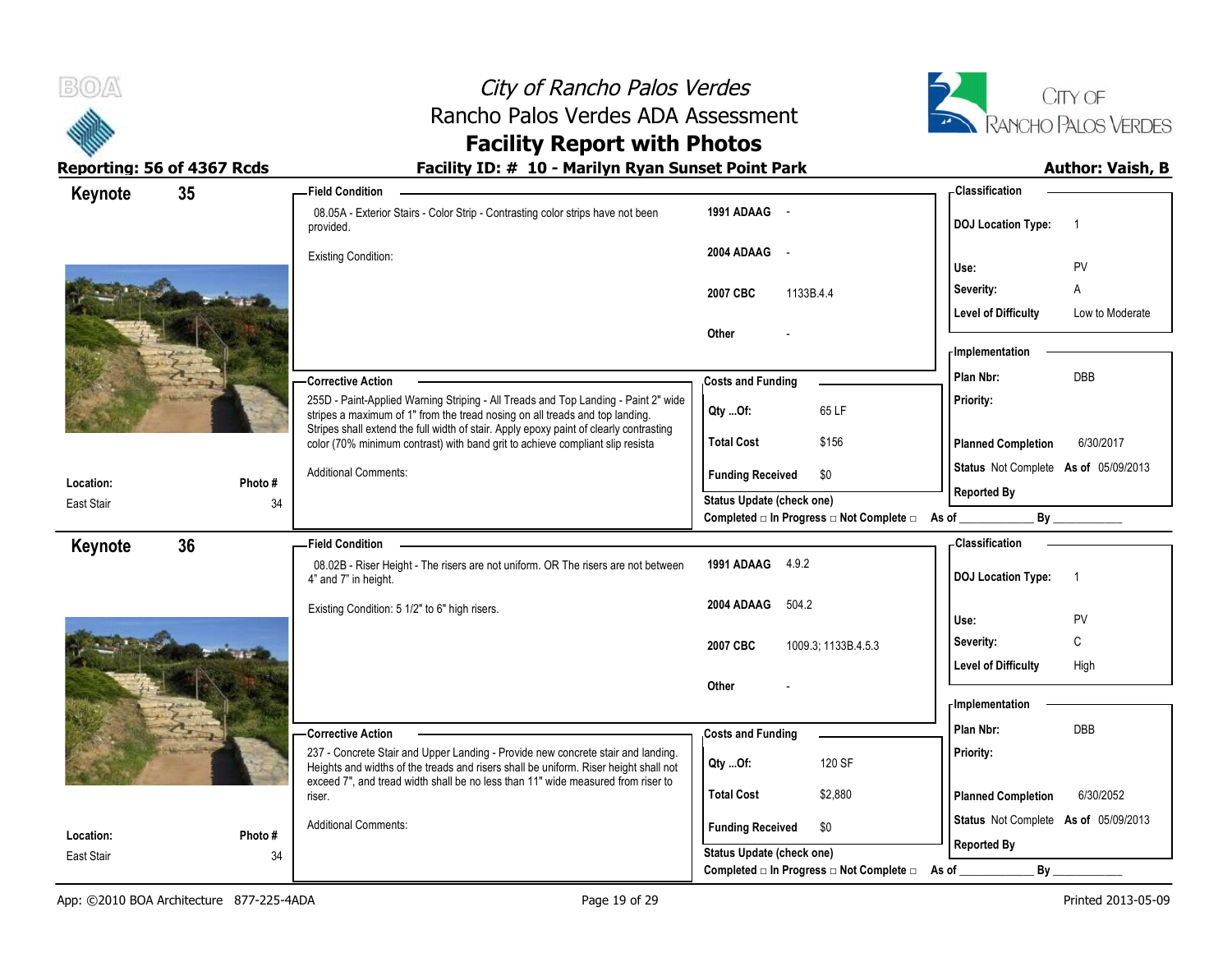



# **Facility Report with Photos**

| Keynote                 | 37            | -Field Condition                                                                                                                                                                                                                                         |                                                   | - Classification                            |
|-------------------------|---------------|----------------------------------------------------------------------------------------------------------------------------------------------------------------------------------------------------------------------------------------------------------|---------------------------------------------------|---------------------------------------------|
|                         |               | 08.09B - Handrail Extensions - Bottom Landing - At ends of handrails, less than<br>12" plus the tread width extends beyond the bottom nosing. (Top and bottom                                                                                            | 1991 ADAAG 4.9.4(2)                               | <b>DOJ Location Type:</b><br>$\overline{1}$ |
|                         |               | handrail extensions are important safety features for persons with balance<br>problems and must extend in the direction of the stair run to permit the intended<br>use.) (Per ADA/CBC Standards, in existing buildings and facilities, full extension of | 2004 ADAAG 505.10; 505.10.3; Fig. 505.10.3        | Use:<br>PV                                  |
|                         |               | handrails at stairs shall not be required in alterations where such extensions would                                                                                                                                                                     | 2007 CBC<br>1133B.4.2.2                           | C<br>Severity:                              |
|                         |               | be hazardous or impossible due to plan configuration.)                                                                                                                                                                                                   |                                                   | <b>Level of Difficulty</b><br>High          |
|                         |               | <b>Existing Condition:</b>                                                                                                                                                                                                                               | Other                                             |                                             |
|                         |               |                                                                                                                                                                                                                                                          |                                                   | - Implementation                            |
|                         |               | - Corrective Action                                                                                                                                                                                                                                      | <b>Costs and Funding</b>                          | DBB<br>Plan Nbr:                            |
|                         |               | 260 - Stairways - Miscellaneous - See Additional Comments                                                                                                                                                                                                | Qty Of:<br>1 EA                                   | Priority:                                   |
|                         |               | Additional Comments: See Keynote 34 for corrective action.                                                                                                                                                                                               | \$0<br><b>Total Cost</b>                          | <b>Planned Completion</b><br>6/30/2052      |
|                         |               |                                                                                                                                                                                                                                                          |                                                   |                                             |
| Location:               | Photo#        |                                                                                                                                                                                                                                                          | <b>Funding Received</b><br>\$0                    | Status Not Complete As of 05/09/2013        |
| East Stair              | 34            |                                                                                                                                                                                                                                                          | <b>Status Update (check one)</b>                  | <b>Reported By</b>                          |
|                         |               |                                                                                                                                                                                                                                                          | Completed □ In Progress □ Not Complete □ As of __ | By<br><b>Classification</b>                 |
| Keynote                 | 38            | <b>Field Condition</b><br>08.03A - Tread Depth - The treads are not uniform. OR The treads are less than                                                                                                                                                 | 1991 ADAAG 4.9.2                                  |                                             |
|                         |               | 11" deep measured from riser to riser.                                                                                                                                                                                                                   |                                                   | <b>DOJ Location Type:</b><br>$\overline{1}$ |
|                         |               | Existing Condition: Tread depth varies from 14" to 15 1/2".                                                                                                                                                                                              | 504.2<br>2004 ADAAG                               |                                             |
|                         |               |                                                                                                                                                                                                                                                          |                                                   | PV<br>Use:                                  |
|                         |               |                                                                                                                                                                                                                                                          | 2007 CBC<br>1009.3; 1133B.4.5.3                   | C<br>Severity:                              |
|                         |               |                                                                                                                                                                                                                                                          | Other                                             | <b>Level of Difficulty</b><br>High          |
|                         |               |                                                                                                                                                                                                                                                          |                                                   | - Implementation                            |
|                         |               |                                                                                                                                                                                                                                                          | <b>Costs and Funding</b>                          | Plan Nbr:<br><b>DBB</b>                     |
|                         |               |                                                                                                                                                                                                                                                          |                                                   |                                             |
|                         |               | - Corrective Action<br>260 - Stairways - Miscellaneous - See Additional Comments                                                                                                                                                                         |                                                   | Priority:                                   |
|                         |               | Additional Comments: See Keynote 36 for corrective action.                                                                                                                                                                                               | Qty Of:<br>1 EA                                   |                                             |
|                         |               |                                                                                                                                                                                                                                                          | <b>Total Cost</b><br>\$0                          | <b>Planned Completion</b><br>6/30/2052      |
|                         |               |                                                                                                                                                                                                                                                          | \$0<br><b>Funding Received</b>                    | Status Not Complete As of 05/09/2013        |
| Location:<br>East Stair | Photo #<br>34 |                                                                                                                                                                                                                                                          | <b>Status Update (check one)</b>                  | <b>Reported By</b>                          |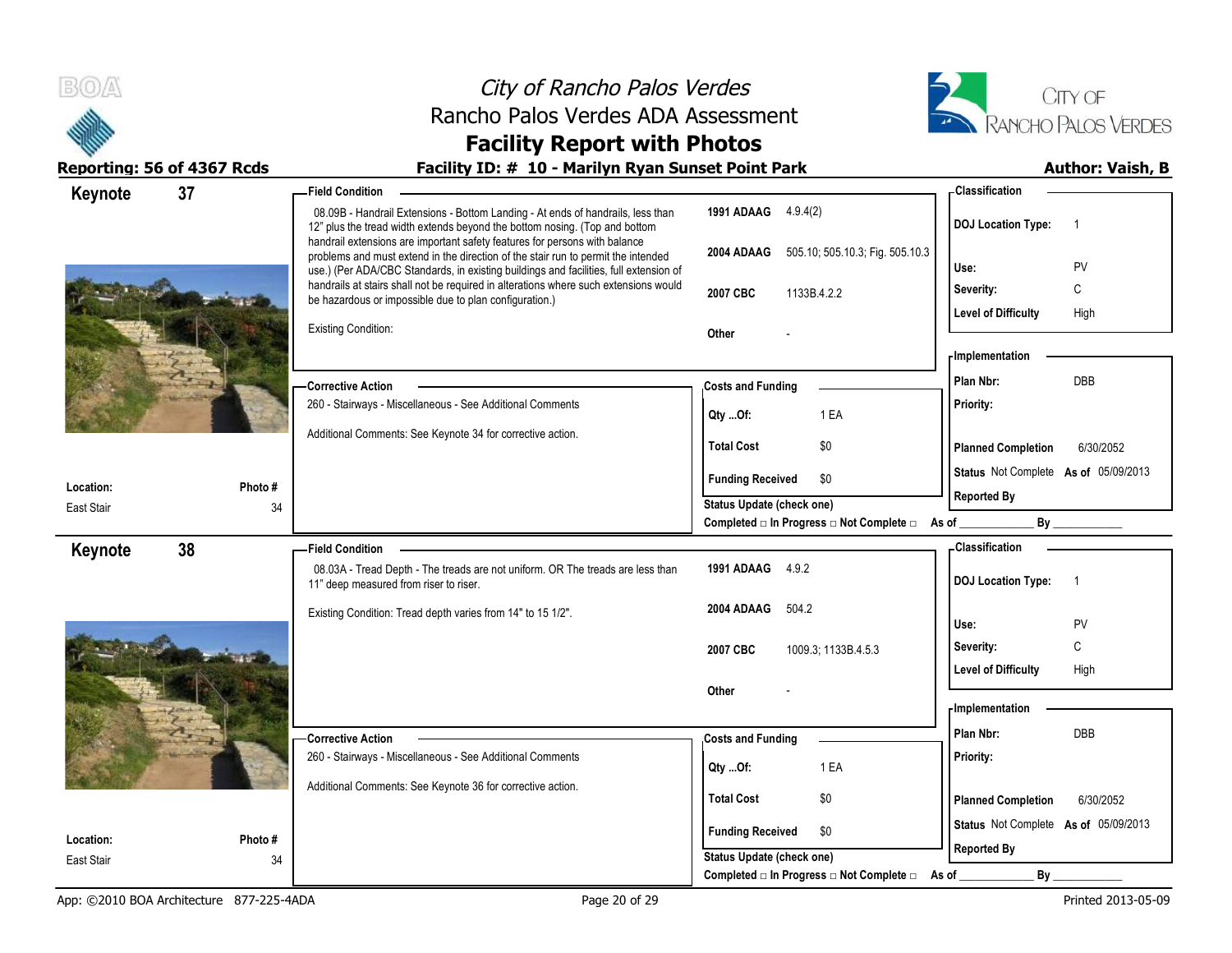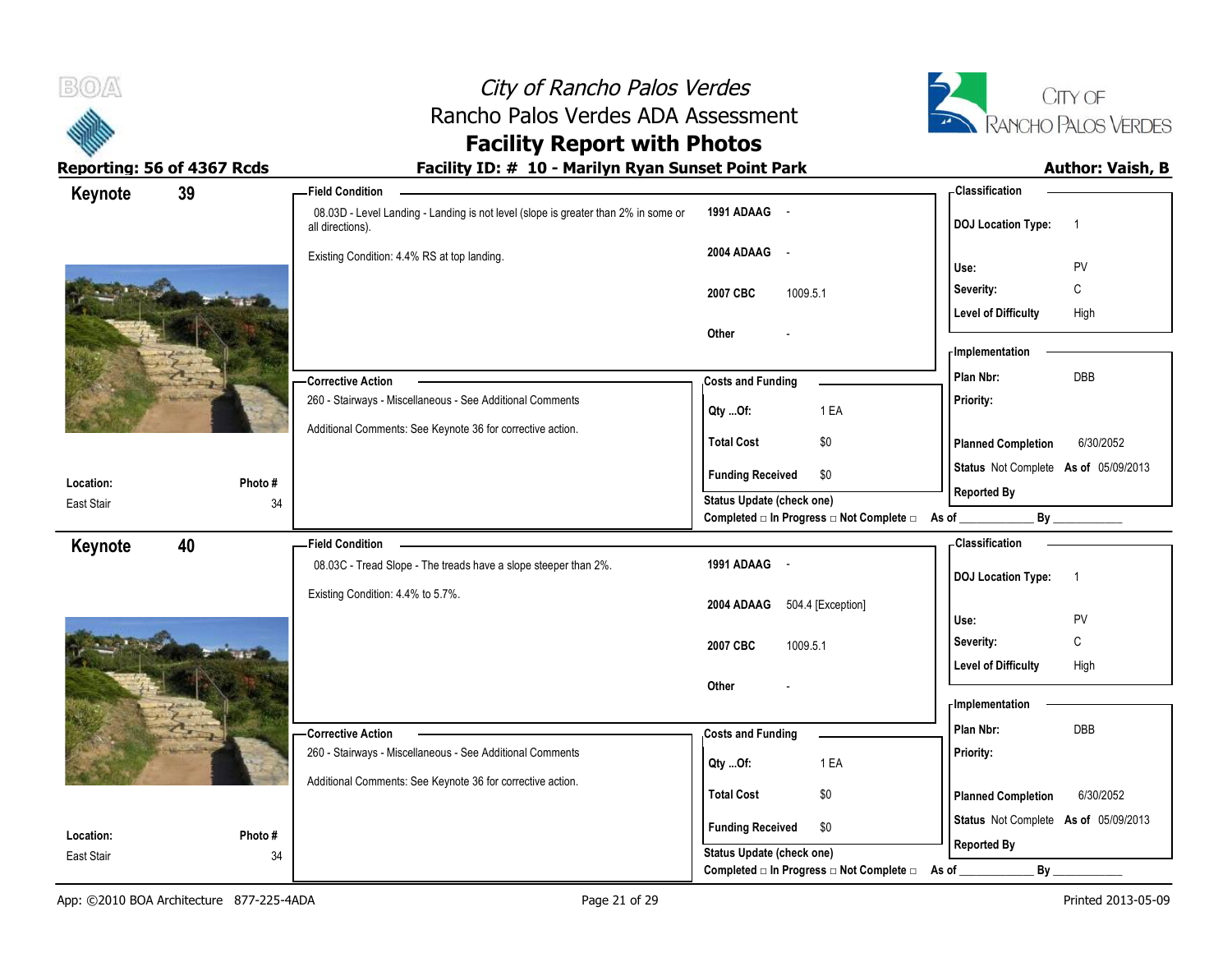



# **Facility Report with Photos**

| Keynote                 | 41           | - Field Condition                                                                                                               |                                                                    | - Classification                                           |
|-------------------------|--------------|---------------------------------------------------------------------------------------------------------------------------------|--------------------------------------------------------------------|------------------------------------------------------------|
|                         |              | 08.09E - Handrails - Height above Stair Nosings - The tops of handrails are not<br>between 34" and 38" above the stair nosings. | 1991 ADAAG 4.9.4(5)                                                | <b>DOJ Location Type:</b><br>$\overline{1}$                |
|                         |              | Existing Condition: 33" high.                                                                                                   | 505.4; Advisory 505.4; Fig.<br>2004 ADAAG<br>505.4                 | Use:<br>PV                                                 |
|                         |              |                                                                                                                                 | 2007 CBC<br>1133B.4.2.1                                            | С<br>Severity:                                             |
|                         |              |                                                                                                                                 |                                                                    | <b>Level of Difficulty</b><br>High                         |
|                         |              |                                                                                                                                 | Other                                                              | - Implementation                                           |
|                         |              | - Corrective Action                                                                                                             | <b>Costs and Funding</b>                                           | Plan Nbr:<br>DBB                                           |
|                         |              | 260 - Stairways - Miscellaneous - See Additional Comments                                                                       | 1 EA<br>Qty Of:                                                    | Priority:                                                  |
|                         |              | Additional Comments: See Keynote 34 for corrective action.                                                                      | <b>Total Cost</b><br>\$0                                           | 6/30/2052<br><b>Planned Completion</b>                     |
|                         |              |                                                                                                                                 | <b>Funding Received</b><br>\$0                                     | Status Not Complete As of 05/09/2013                       |
| Location:<br>East Stair | Photo#<br>34 |                                                                                                                                 | Status Update (check one)                                          | <b>Reported By</b>                                         |
|                         |              |                                                                                                                                 | Completed $\Box$ In Progress $\Box$ Not Complete $\Box$ As of _    | By                                                         |
| Keynote                 | 42           | <b>Field Condition</b>                                                                                                          |                                                                    | <b>Classification</b>                                      |
|                         |              | 08.03D - Level Landing - Landing is not level (slope is greater than 2% in some or<br>all directions).                          | 1991 ADAAG -                                                       | <b>DOJ Location Type:</b><br>$\overline{1}$                |
|                         |              | Existing Condition: 4.4% RS at intermediate landing.                                                                            | 2004 ADAAG<br>$\sim$ $-$                                           | Use:<br>PV                                                 |
|                         |              |                                                                                                                                 |                                                                    | C<br>Severity:                                             |
|                         |              |                                                                                                                                 | 2007 CBC<br>1009.5.1                                               | <b>Level of Difficulty</b><br>High                         |
|                         |              |                                                                                                                                 |                                                                    |                                                            |
|                         |              |                                                                                                                                 | Other                                                              |                                                            |
|                         |              |                                                                                                                                 |                                                                    | <b>Implementation</b>                                      |
|                         |              | - Corrective Action                                                                                                             | <b>Costs and Funding</b>                                           | Plan Nbr:<br>DBB                                           |
|                         |              | 260 - Stairways - Miscellaneous - See Additional Comments                                                                       | 1 EA                                                               | Priority:                                                  |
|                         |              | Additional Comments: See Keynote 36 for corrective action.                                                                      | Qty Of:                                                            |                                                            |
|                         |              |                                                                                                                                 | <b>Total Cost</b><br>\$0                                           | 6/30/2052<br><b>Planned Completion</b>                     |
| Location:               | Photo#       |                                                                                                                                 | <b>Funding Received</b><br>\$0<br><b>Status Update (check one)</b> | Status Not Complete As of 05/09/2013<br><b>Reported By</b> |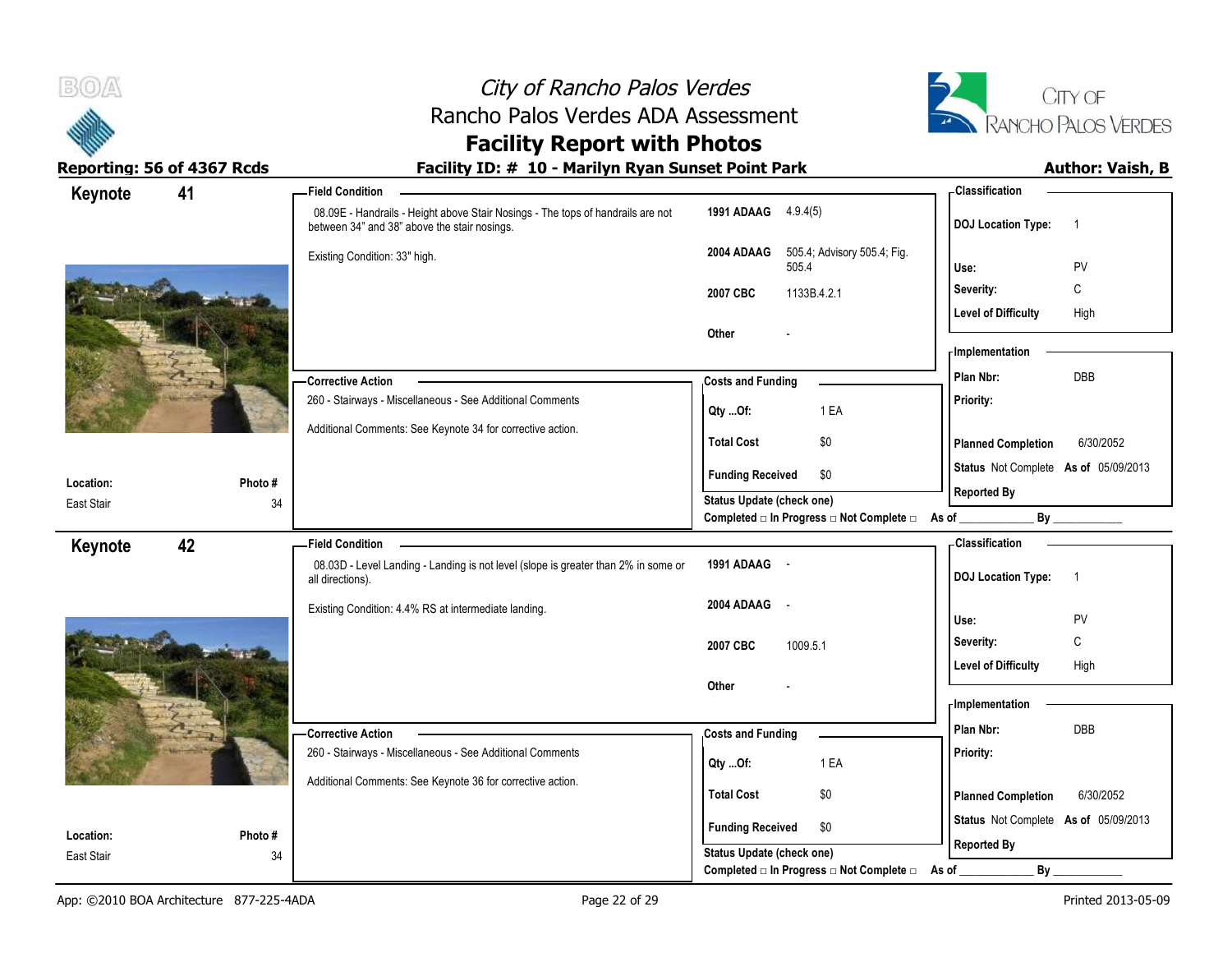



# **Facility Report with Photos**

| Keynote                           | 43            | <b>Field Condition</b>                                                                                                                                                                                                                                    |                                                   | Classification                                 |
|-----------------------------------|---------------|-----------------------------------------------------------------------------------------------------------------------------------------------------------------------------------------------------------------------------------------------------------|---------------------------------------------------|------------------------------------------------|
|                                   |               | 08.07A - Continuous Handrails - Continuous handrails are not provided along<br>both sides.                                                                                                                                                                | 1991 ADAAG 4.9.4                                  | <b>DOJ</b> Location Type:<br>-1                |
|                                   |               | Existing Condition: Handrail only provided on one side.                                                                                                                                                                                                   | 504.6, 505.2<br>2004 ADAAG                        | PV<br>Use:                                     |
|                                   |               |                                                                                                                                                                                                                                                           | 1133B.4.1.1<br>2007 CBC                           | C<br>Severity:                                 |
|                                   |               |                                                                                                                                                                                                                                                           |                                                   | <b>Level of Difficulty</b><br>Moderate to High |
|                                   |               |                                                                                                                                                                                                                                                           | Other                                             |                                                |
|                                   |               |                                                                                                                                                                                                                                                           |                                                   | - Implementation                               |
|                                   |               | <b>Corrective Action</b>                                                                                                                                                                                                                                  | <b>Costs and Funding</b>                          | DBB<br>Plan Nbr:                               |
|                                   |               | 244 - Freestanding Steel Stair Handrails - Provide new freestanding handrails.<br>Handrails shall be of galvanized steel tubing 11/2" outside diameter, mounted 36"<br>above nosing of the stair treads, and shall extend a minimum of 12" beyond the top | 12 LF<br>$Qty$ Of:                                | Priority:                                      |
|                                   |               | nosing and shall extend a minimum of tread width (1' m                                                                                                                                                                                                    | <b>Total Cost</b><br>\$2,160                      | 6/30/2052<br><b>Planned Completion</b>         |
|                                   |               | <b>Additional Comments:</b>                                                                                                                                                                                                                               | <b>Funding Received</b><br>\$0                    | Status Not Complete As of 05/09/2013           |
| Location:<br><b>Central Stair</b> | Photo #<br>43 |                                                                                                                                                                                                                                                           | Status Update (check one)                         | <b>Reported By</b>                             |
|                                   |               |                                                                                                                                                                                                                                                           | Completed □ In Progress □ Not Complete □ As of __ | By _____________                               |
| Keynote                           | 44            | <b>Field Condition</b>                                                                                                                                                                                                                                    |                                                   | - Classification                               |
|                                   |               | 08.05A - Exterior Stairs - Color Strip - Contrasting color strips have not been<br>provided.                                                                                                                                                              | 1991 ADAAG -                                      | <b>DOJ</b> Location Type:<br>-1                |
|                                   |               | <b>Existing Condition:</b>                                                                                                                                                                                                                                | 2004 ADAAG -                                      |                                                |
|                                   |               |                                                                                                                                                                                                                                                           |                                                   | PV<br>Use:<br>$\mathsf{A}$<br>Severity:        |
|                                   |               |                                                                                                                                                                                                                                                           | 1133B.4.4<br>2007 CBC                             | <b>Level of Difficulty</b><br>Low to Moderate  |
|                                   |               |                                                                                                                                                                                                                                                           | Other                                             |                                                |
|                                   |               |                                                                                                                                                                                                                                                           |                                                   | <b>Implementation</b>                          |
|                                   |               | - Corrective Action                                                                                                                                                                                                                                       | <b>Costs and Funding</b>                          | <b>DBB</b><br>Plan Nbr:                        |
|                                   |               | 255D - Paint-Applied Warning Striping - All Treads and Top Landing - Paint 2" wide<br>stripes a maximum of 1" from the tread nosing on all treads and top landing.                                                                                        | 16 LF<br>Qty Of:                                  | Priority:                                      |
|                                   |               | Stripes shall extend the full width of stair. Apply epoxy paint of clearly contrasting<br>color (70% minimum contrast) with band grit to achieve compliant slip resista                                                                                   | <b>Total Cost</b><br>\$38                         | <b>Planned Completion</b><br>6/30/2017         |
| Location:                         | Photo #       | <b>Additional Comments:</b>                                                                                                                                                                                                                               | <b>Funding Received</b><br>\$0                    | Status Not Complete As of 05/09/2013           |
| <b>Central Stair</b>              | 43            |                                                                                                                                                                                                                                                           | <b>Status Update (check one)</b>                  | <b>Reported By</b>                             |
|                                   |               |                                                                                                                                                                                                                                                           | Completed □ In Progress □ Not Complete □ As of    | By                                             |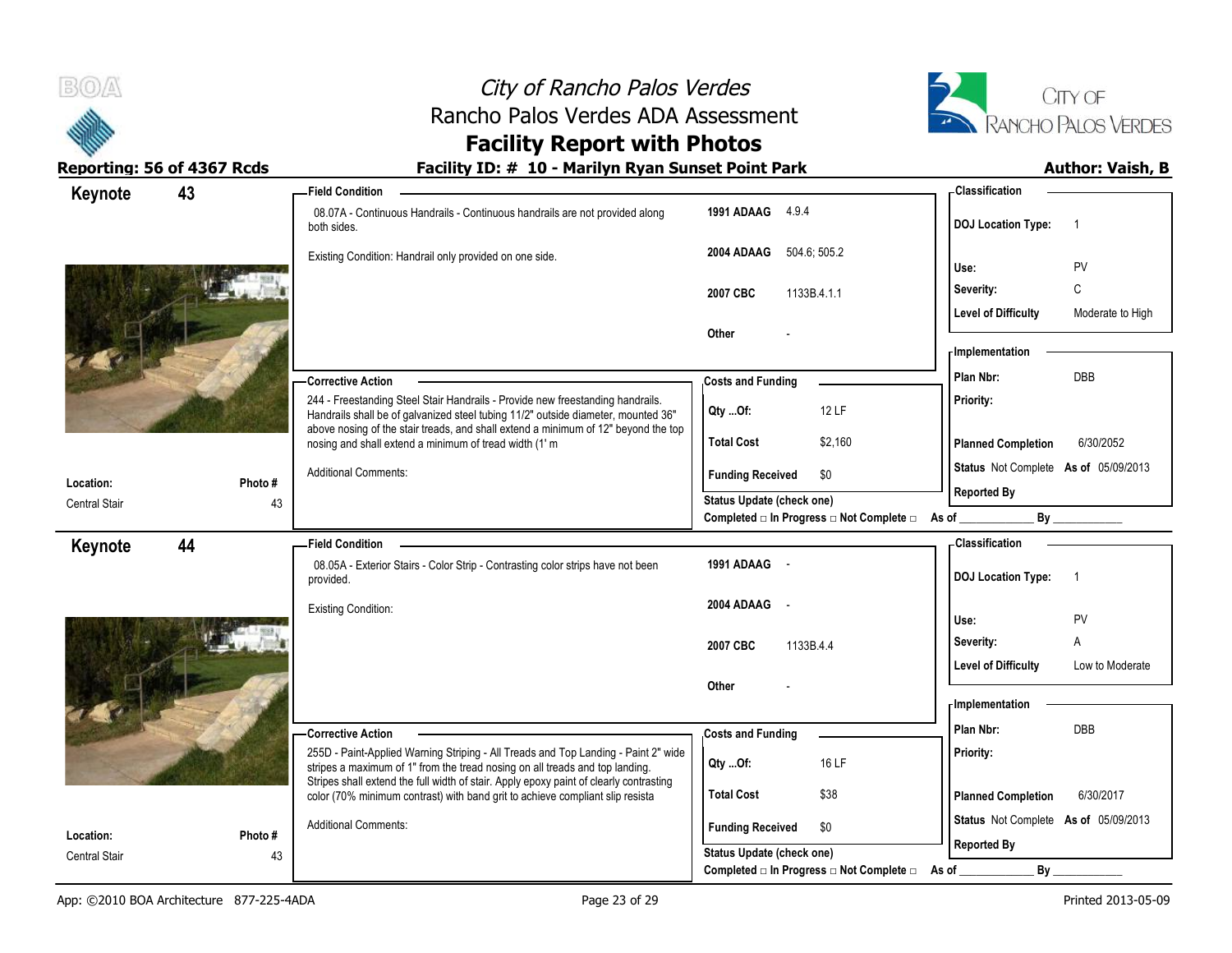| B(0)                       | City of Rancho Palos Verdes                                                                                                                                                                     |                                                                                  |                                               | CITY OF                 |
|----------------------------|-------------------------------------------------------------------------------------------------------------------------------------------------------------------------------------------------|----------------------------------------------------------------------------------|-----------------------------------------------|-------------------------|
|                            | Rancho Palos Verdes ADA Assessment                                                                                                                                                              |                                                                                  | <b>RANCHO PALOS VERDES</b>                    |                         |
|                            | <b>Facility Report with Photos</b>                                                                                                                                                              |                                                                                  |                                               |                         |
| Reporting: 56 of 4367 Rcds | Facility ID: # 10 - Marilyn Ryan Sunset Point Park                                                                                                                                              |                                                                                  |                                               | <b>Author: Vaish, B</b> |
| 45<br>Keynote              | <b>Field Condition</b><br>08.03D - Level Landing - Landing is not level (slope is greater than 2% in some or<br>all directions).                                                                | 1991 ADAAG -                                                                     | <b>Classification</b><br>DOJ Location Type: 1 |                         |
|                            | Existing Condition: 7.1% RS at bottom landing.                                                                                                                                                  | 2004 ADAAG -                                                                     | Use:                                          | <b>PV</b>               |
|                            |                                                                                                                                                                                                 | 1009.5.1<br>2007 CBC                                                             | Severity:                                     | C                       |
|                            |                                                                                                                                                                                                 |                                                                                  | <b>Level of Difficulty</b>                    | High                    |
|                            |                                                                                                                                                                                                 | Other                                                                            | <b>Implementation</b>                         |                         |
|                            | - Corrective Action                                                                                                                                                                             | <b>Costs and Funding</b>                                                         | Plan Nbr:                                     | DBB                     |
|                            | 260 - Stairways - Miscellaneous - See Additional Comments                                                                                                                                       | 1 EA<br>Qty Of:                                                                  | <b>Priority:</b>                              |                         |
|                            | Additional Comments: See Keynote 46 for corrective action.                                                                                                                                      | \$0<br><b>Total Cost</b>                                                         | <b>Planned Completion</b>                     | 6/30/2052               |
| Location:<br>Photo #       |                                                                                                                                                                                                 | <b>Funding Received</b><br>- \$0                                                 | Status Not Complete As of 05/09/2013          |                         |
| <b>Central Stair</b>       | 43                                                                                                                                                                                              | <b>Status Update (check one)</b><br>Completed an Progress and Complete and As of | <b>Reported By</b><br>$By$ <sub>--</sub>      |                         |
| 46<br>Keynote              | <b>Field Condition</b>                                                                                                                                                                          |                                                                                  | <b>Classification</b>                         |                         |
|                            | 08.02B - Riser Height - The risers are not uniform. OR The risers are not between<br>4" and 7" in height.                                                                                       | 1991 ADAAG 4.9.2                                                                 | DOJ Location Type: 1                          |                         |
|                            | Existing Condition: 5 1/2" to 6" high risers.                                                                                                                                                   | 504.2<br>2004 ADAAG                                                              | Use:                                          | PV                      |
|                            |                                                                                                                                                                                                 | 2007 CBC<br>1009.3, 1133B.4.5.3                                                  | Severity:                                     | C                       |
|                            |                                                                                                                                                                                                 |                                                                                  | <b>Level of Difficulty</b>                    | High                    |
|                            |                                                                                                                                                                                                 | Other                                                                            | <b>Implementation</b>                         |                         |
|                            |                                                                                                                                                                                                 |                                                                                  | Plan Nbr:                                     | DBB                     |
|                            | – Corrective Action<br>237 - Concrete Stair and Upper Landing - Provide new concrete stair and landing.<br>Heights and widths of the treads and risers shall be uniform. Riser height shall not | <b>Costs and Funding</b><br>30 SF<br>Qty Of:                                     | <b>Priority:</b>                              |                         |
|                            | exceed 7", and tread width shall be no less than 11" wide measured from riser to<br>riser.                                                                                                      | \$720<br><b>Total Cost</b>                                                       | <b>Planned Completion</b>                     | 6/30/2052               |
| Photo#<br>Location:        | <b>Additional Comments:</b>                                                                                                                                                                     | \$0<br><b>Funding Received</b>                                                   | Status Not Complete As of 05/09/2013          |                         |
| <b>Central Stair</b>       | 43                                                                                                                                                                                              | Status Update (check one)                                                        | <b>Reported By</b>                            |                         |
|                            |                                                                                                                                                                                                 | Completed a In Progress and Complete and As of                                   | $By_$                                         |                         |

÷.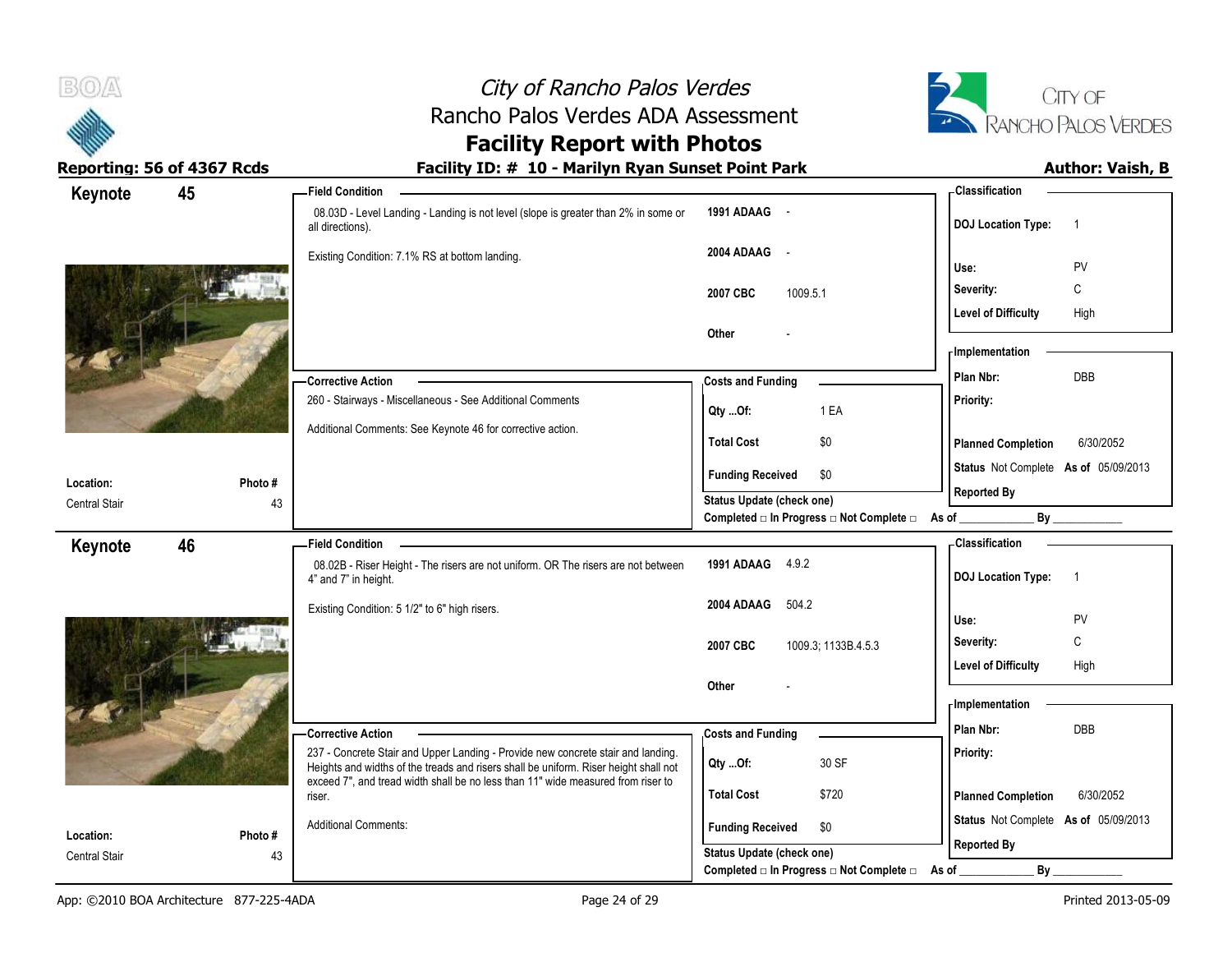



# **Facility Report with Photos**

| - Classification                                                                               |
|------------------------------------------------------------------------------------------------|
| 1991 ADAAG 4.9.4(2)<br><b>DOJ Location Type:</b><br>$\overline{1}$                             |
| 2004 ADAAG 505.10; 505.10.3; Fig. 505.10.3<br>Use:<br>PV                                       |
| C<br>Severity:<br>1133B.4.2.2                                                                  |
| High<br><b>Level of Difficulty</b>                                                             |
|                                                                                                |
| - Implementation                                                                               |
| Plan Nbr:<br><b>DBB</b>                                                                        |
| Priority:<br>1 EA                                                                              |
| \$0<br><b>Planned Completion</b><br>6/30/2052                                                  |
| Status Not Complete As of 05/09/2013<br>\$0                                                    |
| <b>Reported By</b><br>Status Update (check one)                                                |
| By<br>Completed □ In Progress □ Not Complete □ As of ________                                  |
| - Classification                                                                               |
| <b>DOJ Location Type:</b><br>$\overline{1}$                                                    |
|                                                                                                |
| 504.4 [Exception]<br>Use:<br><b>PV</b>                                                         |
| С<br>Severity:<br>1009.5.1                                                                     |
| <b>Level of Difficulty</b><br>High                                                             |
|                                                                                                |
| - Implementation<br>Plan Nbr:<br><b>DBB</b>                                                    |
|                                                                                                |
|                                                                                                |
| Priority:<br>1 EA                                                                              |
|                                                                                                |
| \$0<br><b>Planned Completion</b><br>6/30/2052                                                  |
| Status Not Complete As of 05/09/2013<br>\$0<br><b>Reported By</b><br>Status Update (check one) |
|                                                                                                |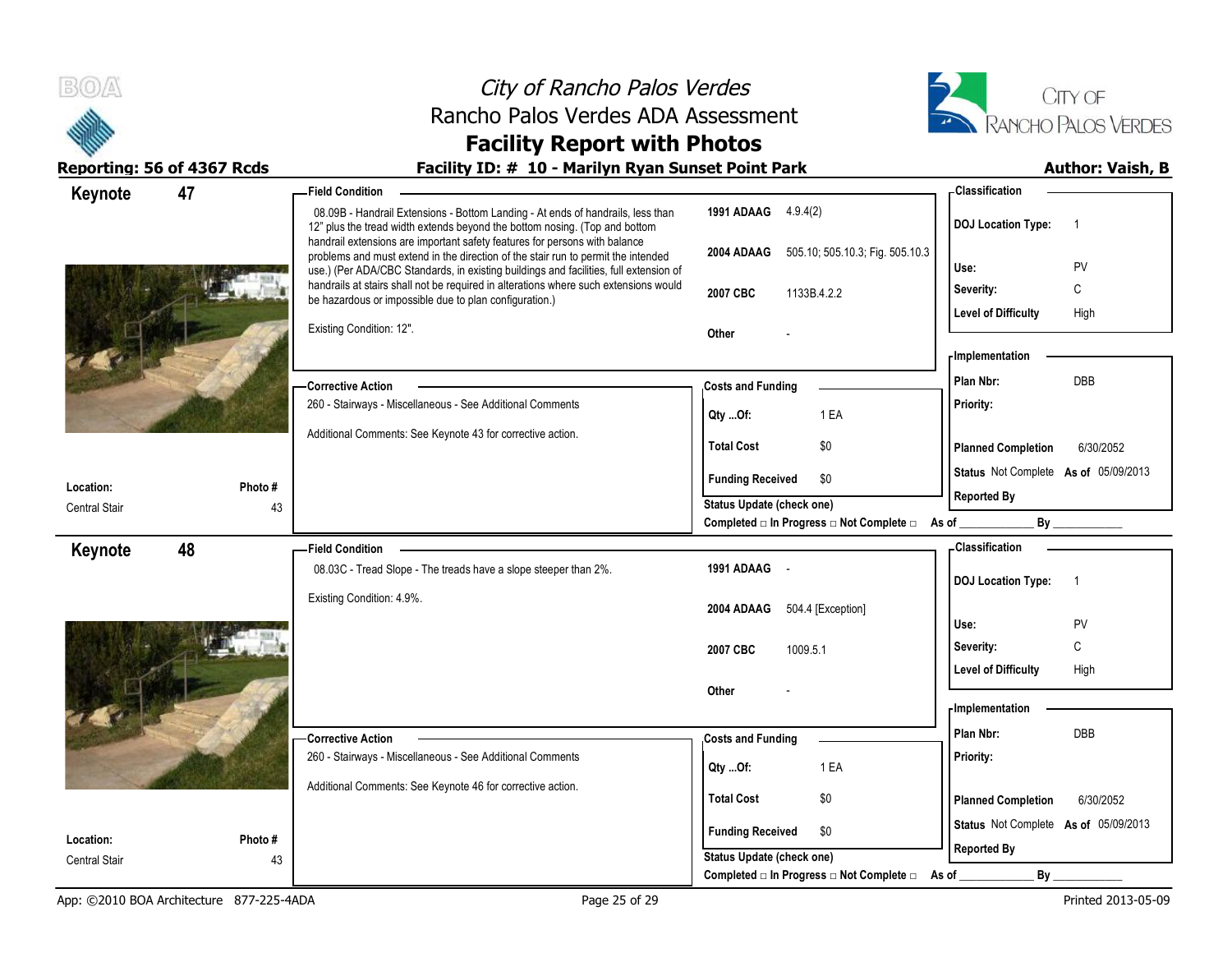



# **Facility Report with Photos**

| Keynote        | 49      | <b>Field Condition</b>                                                                                                                                                                                                    |                                                                                    | <b>Classification</b>                                      |
|----------------|---------|---------------------------------------------------------------------------------------------------------------------------------------------------------------------------------------------------------------------------|------------------------------------------------------------------------------------|------------------------------------------------------------|
|                |         | 03B.09 - Cross Slope - Cross slope of the accessible route of travel exceeds 1:50.                                                                                                                                        | 1991 ADAAG 4.3.7                                                                   | <b>DOJ</b> Location Type:<br>$\overline{1}$                |
|                |         | Existing Condition: 2.7% to 3.3% CS.                                                                                                                                                                                      | 403.3<br>2004 ADAAG                                                                | PV<br>Use:                                                 |
|                |         |                                                                                                                                                                                                                           | 1133B.7.1.3<br>2007 CBC                                                            | C<br>Severity:                                             |
|                |         |                                                                                                                                                                                                                           |                                                                                    | <b>Level of Difficulty</b><br>Moderate to High             |
|                |         |                                                                                                                                                                                                                           | Other                                                                              |                                                            |
|                |         |                                                                                                                                                                                                                           |                                                                                    | - Implementation                                           |
|                |         | - Corrective Action                                                                                                                                                                                                       | <b>Costs and Funding</b>                                                           | <b>DBB</b><br>Plan Nbr:                                    |
|                |         | 004A - Asphalt Paving - Remove non-compliant pavement and replace with new<br>asphalt paving (area as shown on the drawings). The walkway slope shall not<br>exceed 5% along the POT and cross slope shall not exceed 2%. | 200 SF<br>Qty Of:                                                                  | Priority:                                                  |
|                |         |                                                                                                                                                                                                                           | <b>Total Cost</b><br>\$2,040                                                       | 6/30/2052<br><b>Planned Completion</b>                     |
| Location:      | Photo # | <b>Additional Comments:</b>                                                                                                                                                                                               | \$0<br><b>Funding Received</b>                                                     | Status Not Complete As of 05/09/2013<br><b>Reported By</b> |
| Asphalt Path   | 49      |                                                                                                                                                                                                                           | <b>Status Update (check one)</b><br>Completed □ In Progress □ Not Complete □ As of | $\mathsf{By}$                                              |
|                |         |                                                                                                                                                                                                                           |                                                                                    | <b>Classification</b>                                      |
| Keynote        | 50      | <b>Field Condition</b><br>03B.10 - Running Slope - Slope of the accessible route of travel exceeds 1:20.                                                                                                                  | 1991 ADAAG 4.3.7                                                                   |                                                            |
|                |         |                                                                                                                                                                                                                           |                                                                                    | <b>DOJ</b> Location Type:<br>$\overline{1}$                |
|                |         | Existing Condition: 5.2% to 5.9% RS.                                                                                                                                                                                      | 2004 ADAAG<br>403.3                                                                |                                                            |
| <b>STELLEN</b> |         |                                                                                                                                                                                                                           |                                                                                    | Use:<br><b>PV</b>                                          |
|                |         |                                                                                                                                                                                                                           | 2007 CBC<br>1133B.7.3                                                              | C<br>Severity:                                             |
|                |         |                                                                                                                                                                                                                           |                                                                                    | <b>Level of Difficulty</b><br>Moderate to High             |
|                |         |                                                                                                                                                                                                                           | Other                                                                              | - Implementation                                           |
|                |         |                                                                                                                                                                                                                           |                                                                                    | Plan Nbr:<br><b>DBB</b>                                    |
|                |         | - Corrective Action<br>004A - Asphalt Paving - Remove non-compliant pavement and replace with new                                                                                                                         | <b>Costs and Funding</b>                                                           | Priority:                                                  |
|                |         | asphalt paving (area as shown on the drawings). The walkway slope shall not<br>exceed 5% along the POT and cross slope shall not exceed 2%.                                                                               | 900 SF<br>Qty Of:                                                                  |                                                            |
|                |         | <b>Additional Comments:</b>                                                                                                                                                                                               | <b>Total Cost</b><br>\$9,180                                                       | <b>Planned Completion</b><br>6/30/2052                     |
|                |         |                                                                                                                                                                                                                           |                                                                                    | Status Not Complete As of 05/09/2013                       |
| Location:      | Photo#  |                                                                                                                                                                                                                           | <b>Funding Received</b><br>\$0                                                     |                                                            |
| Asphalt Path   | 50      |                                                                                                                                                                                                                           | Status Update (check one)<br>Completed □ In Progress □ Not Complete □ As of        | <b>Reported By</b><br>By                                   |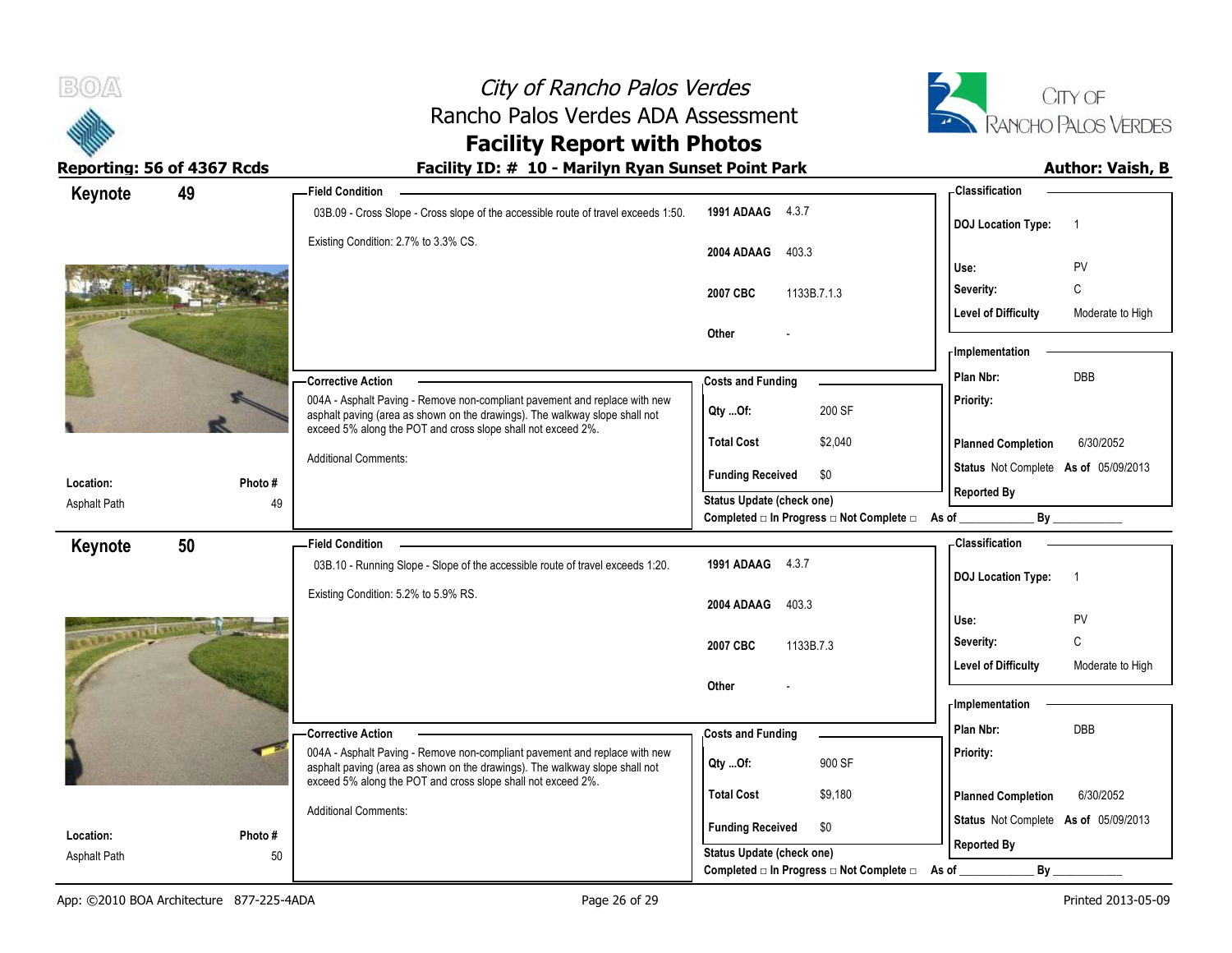



# **Facility Report with Photos**

| Keynote                   | 51           | <b>Field Condition</b>                                                                |                                                | <b>Classification</b>                       |
|---------------------------|--------------|---------------------------------------------------------------------------------------|------------------------------------------------|---------------------------------------------|
|                           |              | 03B.22 - Other - On-Site Accessible Path of Travel - See Additional Comments          | 1991 ADAAG -                                   | <b>DOJ Location Type:</b><br>$\overline{1}$ |
|                           |              | Existing Condition: Dog waste bag not adjacent to POT.                                | 2004 ADAAG -                                   | Use:<br>PV                                  |
|                           |              |                                                                                       | 2007 CBC                                       | $\mathbb C$<br>Severity:                    |
|                           |              |                                                                                       |                                                | <b>Level of Difficulty</b><br>Moderate      |
|                           |              |                                                                                       | Other                                          | - Implementation                            |
|                           |              | - Corrective Action                                                                   | <b>Costs and Funding</b>                       | DBB<br>Plan Nbr:                            |
|                           |              | 890 - Miscellaneous - See Additional Comments                                         | 1 EA<br>Qty Of:                                | Priority:                                   |
|                           |              | Additional Comments: Relocate along P.O.T.                                            | <b>Total Cost</b><br>\$300                     | 6/30/2052<br><b>Planned Completion</b>      |
|                           |              |                                                                                       | <b>Funding Received</b><br>\$0                 | Status Not Complete As of 05/09/2013        |
| Location:<br>Asphalt Path | Photo#<br>51 |                                                                                       | <b>Status Update (check one)</b>               | <b>Reported By</b>                          |
|                           |              |                                                                                       | Completed a In Progress a Not Complete a As of |                                             |
| Keynote                   | 52           | <b>Field Condition</b>                                                                |                                                | - Classification                            |
|                           |              | 03B.15 - Surface - Accessible route surfaces are not stable, firm and slip-resistant. | 1991 ADAAG 4.5.1                               | <b>DOJ Location Type:</b><br>$\overline{1}$ |
|                           |              | Existing Condition: Uneven surface.                                                   | 302.1; Advisory 302.1<br>2004 ADAAG            | PV<br>Use:                                  |
|                           |              |                                                                                       |                                                | C<br>Severity:                              |
|                           |              |                                                                                       | 1124B.1<br>2007 CBC                            | <b>Level of Difficulty</b><br>Moderate      |
|                           |              |                                                                                       | Other                                          |                                             |
|                           |              |                                                                                       |                                                | - Implementation                            |
|                           |              | - Corrective Action                                                                   | <b>Costs and Funding</b>                       | Plan Nbr:<br><b>DBB</b>                     |
|                           |              | 027 - Site Work - Miscellaneous - See Additional Comments                             | 1 EA<br>Qty Of:                                | Priority:                                   |
|                           |              | Additional Comments: See Keynote 49 for corrective action.                            | <b>Total Cost</b><br>\$0                       | <b>Planned Completion</b><br>6/30/2052      |
| Location:                 | Photo#       |                                                                                       | <b>Funding Received</b><br>\$0                 | Status Not Complete As of 05/09/2013        |
| <b>Asphalt Path</b>       | 52           |                                                                                       | Status Update (check one)                      | <b>Reported By</b>                          |
|                           |              |                                                                                       | Completed □ In Progress □ Not Complete □       | By<br>As of                                 |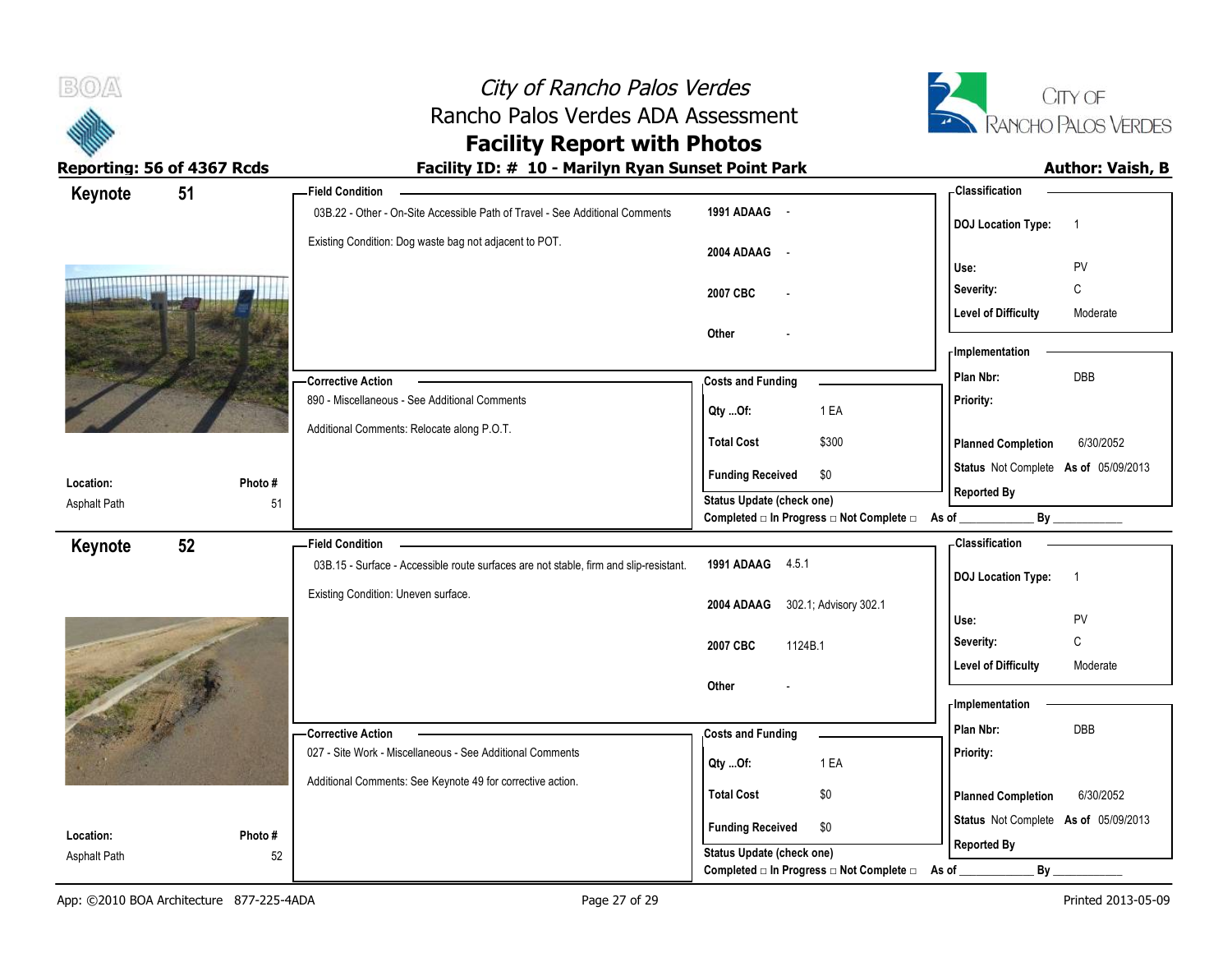



# **Facility Report with Photos**

| Keynote      | 53 |         | - Field Condition                                                                                                                                                 |                                                                                      | - Classification                            |
|--------------|----|---------|-------------------------------------------------------------------------------------------------------------------------------------------------------------------|--------------------------------------------------------------------------------------|---------------------------------------------|
|              |    |         | 01.17 - Van Accessible Sign - Van accessible space has no sign stating "Van<br>Accessible" below the ISA.                                                         | 1991 ADAAG<br>4.6.4                                                                  | <b>DOJ Location Type:</b><br>$\overline{1}$ |
|              |    |         | Existing Condition: Sign is not provided at accessible parking space.                                                                                             | 502.6<br>2004 ADAAG                                                                  | PV<br>Use:                                  |
|              |    |         |                                                                                                                                                                   | 2007 CBC<br>1129B.4                                                                  | C<br>Severity:                              |
|              |    |         |                                                                                                                                                                   |                                                                                      | <b>Level of Difficulty</b><br>Moderate      |
|              |    |         |                                                                                                                                                                   | Other                                                                                |                                             |
|              |    |         |                                                                                                                                                                   |                                                                                      | <b>Implementation</b>                       |
|              |    |         | - Corrective Action                                                                                                                                               | <b>Costs and Funding</b>                                                             | Plan Nbr:<br>DBB                            |
|              |    |         | 398 - Van Accessible Parking Sign - Provide accessible parking sign with "Van<br>Accessible" sign, pole-mounted to a height of 80" above finish grade measured to | 1 EA<br>QtyOf:                                                                       | Priority:                                   |
|              |    |         | bottom of sign.                                                                                                                                                   | <b>Total Cost</b><br>\$600                                                           | 6/30/2052<br><b>Planned Completion</b>      |
|              |    |         | Additional Comments: Provide new at Van accessible space.                                                                                                         | \$0                                                                                  | Status Not Complete As of 05/09/2013        |
| Location:    |    | Photo#  |                                                                                                                                                                   | <b>Funding Received</b>                                                              | <b>Reported By</b>                          |
| Parking      |    | 9       |                                                                                                                                                                   | <b>Status Update (check one)</b><br>Completed □ In Progress □ Not Complete □ As of _ |                                             |
| Keynote      | 54 |         | <b>Field Condition</b>                                                                                                                                            |                                                                                      | <b>Classification</b>                       |
|              |    |         | 03B.22 - Other - On-Site Accessible Path of Travel - See Additional Comments                                                                                      | 1991 ADAAG -                                                                         |                                             |
|              |    |         | <b>Existing Condition:</b>                                                                                                                                        |                                                                                      | <b>DOJ Location Type:</b><br>$\overline{1}$ |
|              |    |         |                                                                                                                                                                   | 2004 ADAAG<br>$\sim$ $\sim$                                                          | Use:<br>PV                                  |
|              |    |         |                                                                                                                                                                   |                                                                                      | B<br>Severity:                              |
|              |    |         |                                                                                                                                                                   | 2007 CBC                                                                             | <b>Level of Difficulty</b><br>High          |
|              |    |         |                                                                                                                                                                   | Other                                                                                |                                             |
|              |    |         |                                                                                                                                                                   |                                                                                      | - Implementation                            |
|              |    |         | -Corrective Action                                                                                                                                                | <b>Costs and Funding</b>                                                             | Plan Nbr:<br><b>DBB</b>                     |
|              |    |         | 006 - Concrete Walk - Remove non-compliant pavement and replace with new<br>concrete (area as shown on the drawings). The walkway slope shall not exceed 5%       | 50 SF<br>Qty Of:                                                                     | Priority:                                   |
|              |    |         | along the POT and cross slope shall not exceed 2%.                                                                                                                | <b>Total Cost</b><br>\$960                                                           | <b>Planned Completion</b><br>6/30/2017      |
|              |    |         | <b>Additional Comments:</b>                                                                                                                                       | <b>Funding Received</b><br>\$0                                                       | Status Not Complete As of 05/09/2013        |
| Location:    |    | Photo # |                                                                                                                                                                   | <b>Status Update (check one)</b>                                                     | <b>Reported By</b>                          |
| Picnic Table |    | 22      |                                                                                                                                                                   | Completed □ In Progress □ Not Complete □                                             | By<br>As of                                 |